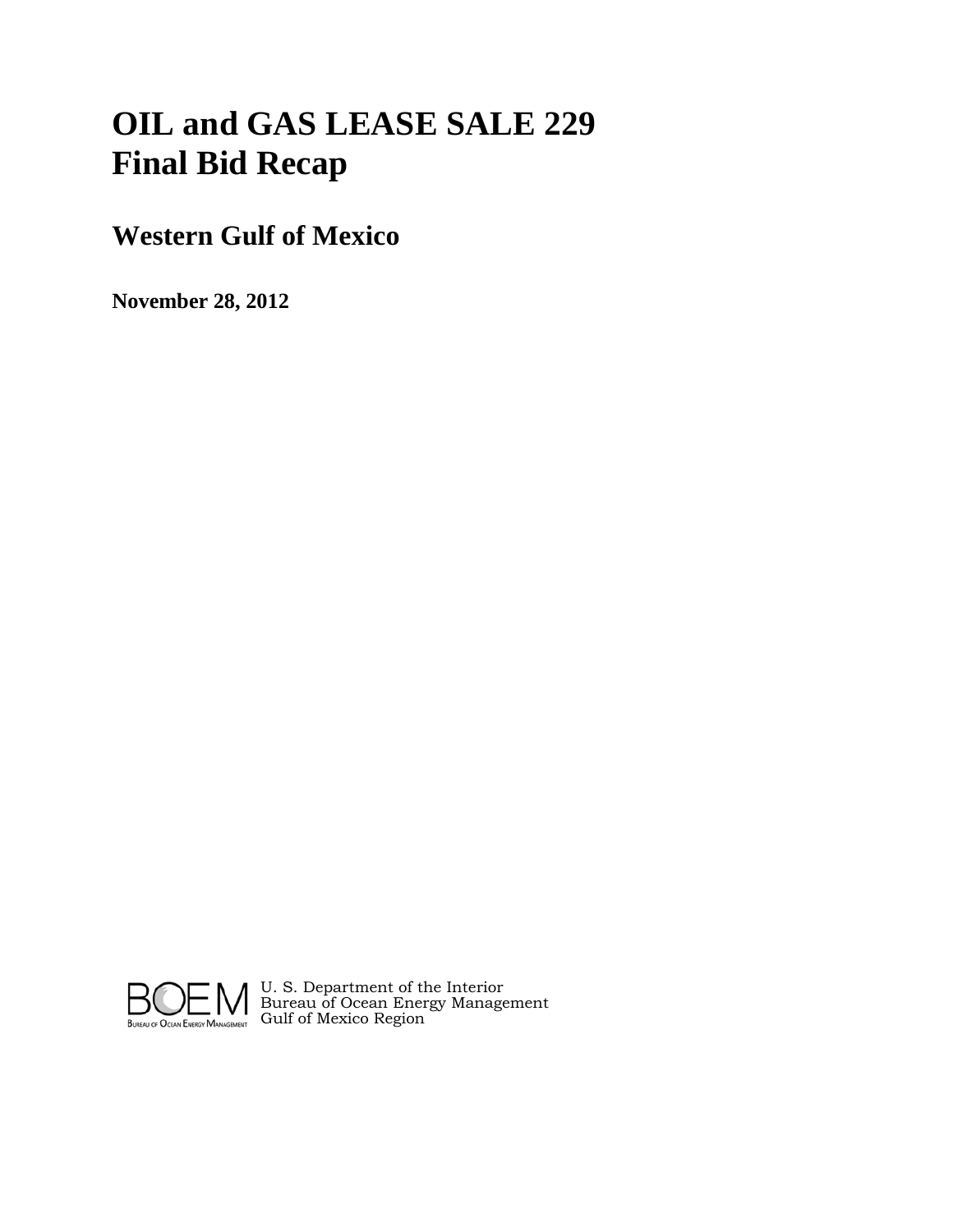# **OIL and GAS LEASE SALE 229 Final Bid Recap**

# **Western Gulf of Mexico**

**November 28, 2012**

Author

Bureau of Ocean Energy Management Gulf of Mexico OCS Region

Additional Copies may be obtained by contacting U.S. Department of the Interior Bureau of Ocean Energy Management Gulf of Mexico OCS Region Public Information Unit (GM 217G) 1201 Elmwood Park Boulevard New Orleans, Louisiana 70123-2394 Commercial/FTS Telephone: (504) 736-2519

**Published by**

**U.S. Department of the Interior Bureau of Ocean Energy Management New Orleans New Orleans Gulf of Mexico OCS Region March 2013**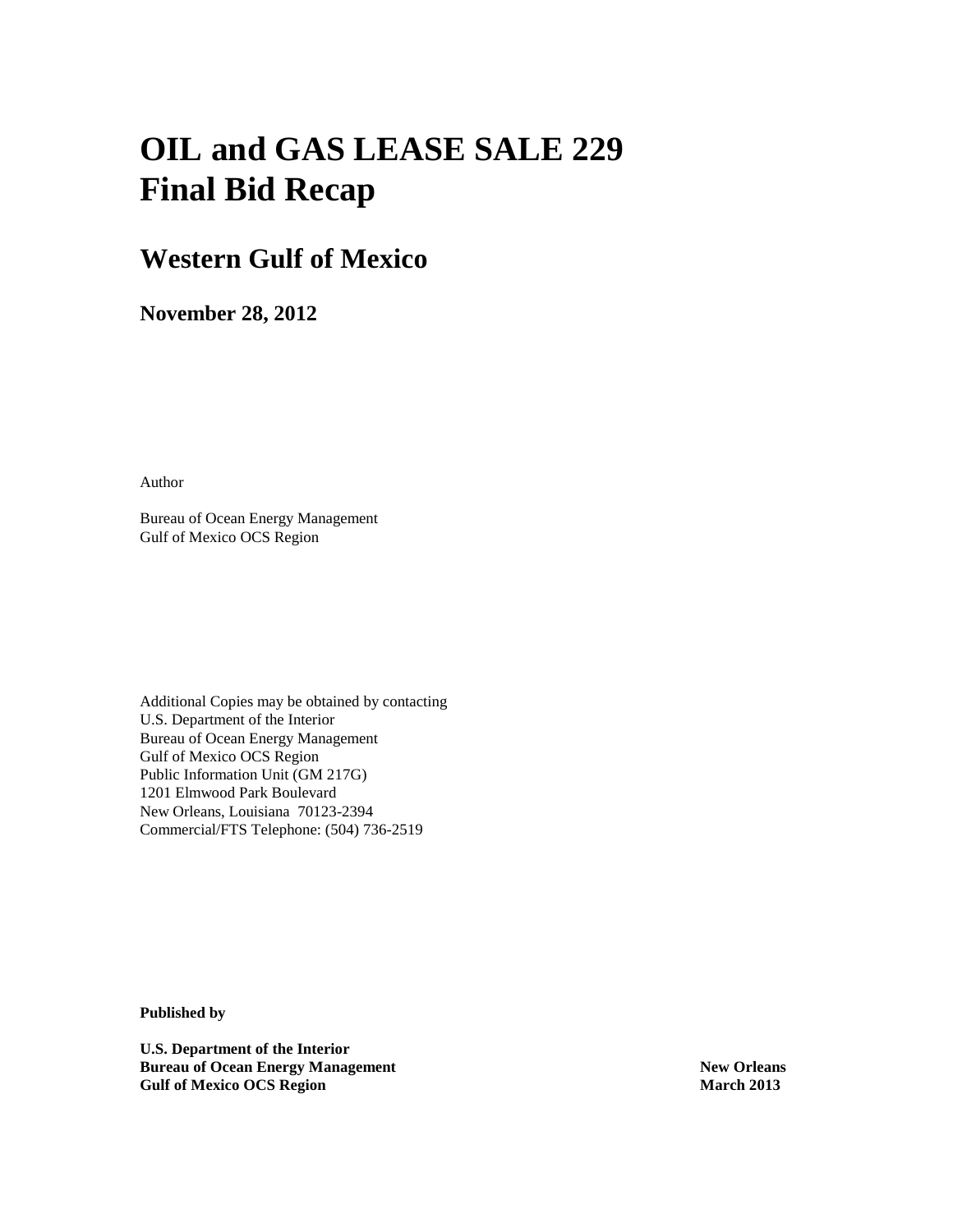#### *PREFACE*

The Final Bid Recap lists bid-specific information from a lease sale. Individual copies of the bid recap are available on the internet following the completion of the bid evaluation process, which takes approximately 60-90 days following the sale day.

 Bureau of Ocean Energy Management Gulf of Mexico OCS Regional Office Public Information Office (MS 5034) 1201 Elmwood Park Boulevard New Orleans, Louisiana 70123-2394 Commercial/FTS Telephone 1-800-200-GULF

Specific questions concerning this publication should be referred to the Gulf of Mexico OCS Regional Office, Office of Leasing and Environment, Commercial/FTS telephone (504) 736-2763. Questions of a general nature should be referred to the Gulf of Mexico OCS Regional Office, Public Information Unit, at the address above.

 **iii**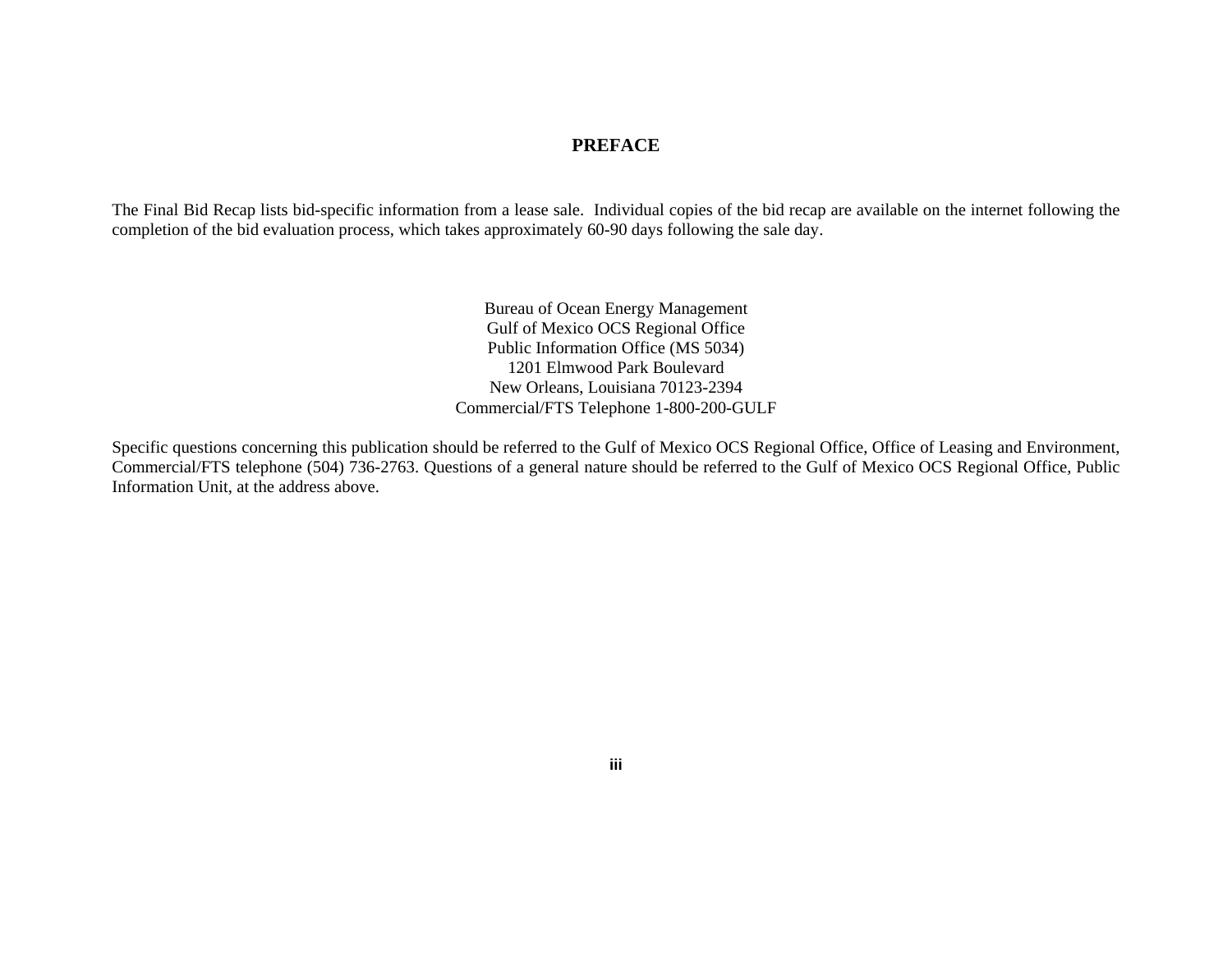#### **PARTICIPATING COMPANIES**

- **00056 ConocoPhillips Company**
- **00078 Chevron U.S.A. Inc.**
- **00105 Apache Corporation**
- **00276 Exxon Mobil Corporation**
- **00730 Walter Oil & Gas Corporation**
- **02058 LLOG Exploration Offshore, L.L.C.**
- **02219 Anadarko US Offshore Corporation**
- **02277 BHP Billiton Petroleum (Deepwater) Inc.**
- **02417 Arena Energy, LP**
- **02579 Tana Exploration Company LLC**
- **02702 Plains Exploration & Production Company**
- **02970 Castex Offshore, Inc.**
- **03217 Northstar Offshore Group, LLC**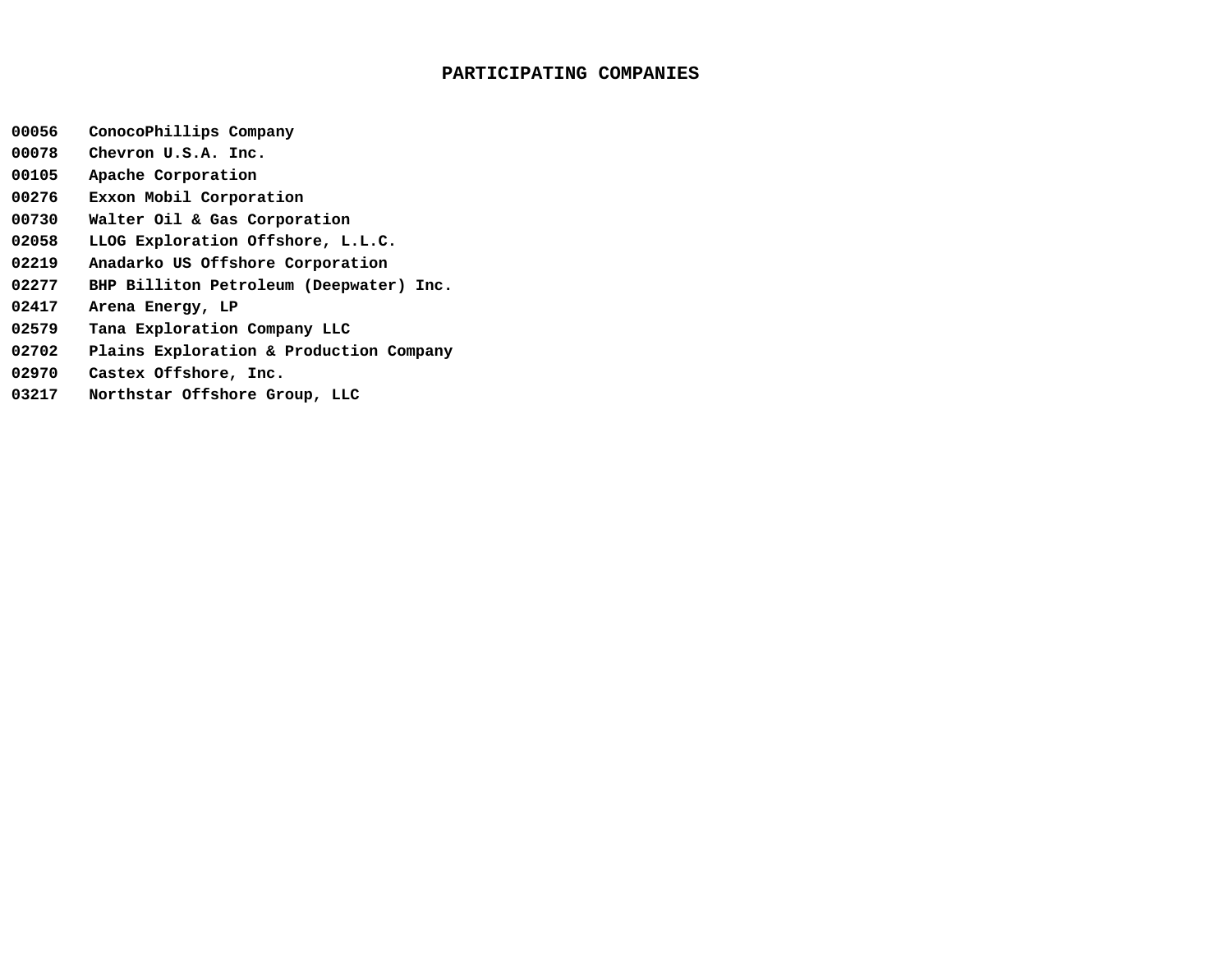#### **TABLE OF CONTENTS**

### **Area Name Page No.** Matagorda Island 1<br>
High Island 2 High Island 2 High Island, East Addition 3<br>
High Island, South Addition 4 High Island, South Addition 4 High Island, East Addition, South Extension 5<br>
Sabine Pass (TX) 6 Sabine Pass (TX) 6<br>East Breaks 7 East Breaks 7 Port Isabel 8 and 8 and 8 and 8 and 8 and 8 and 8 and 8 and 8 and 8 and 8 and 8 and 8 and 8 and 8 and 8 and 8 and 8 and 8 and 8 and 8 and 8 and 8 and 8 and 8 and 8 and 8 and 8 and 8 and 8 and 8 and 8 and 8 and 8 and 8 and Alaminos Canyon 9<br>Keathley Canyon 15 Keathley Canyon

#### **vii**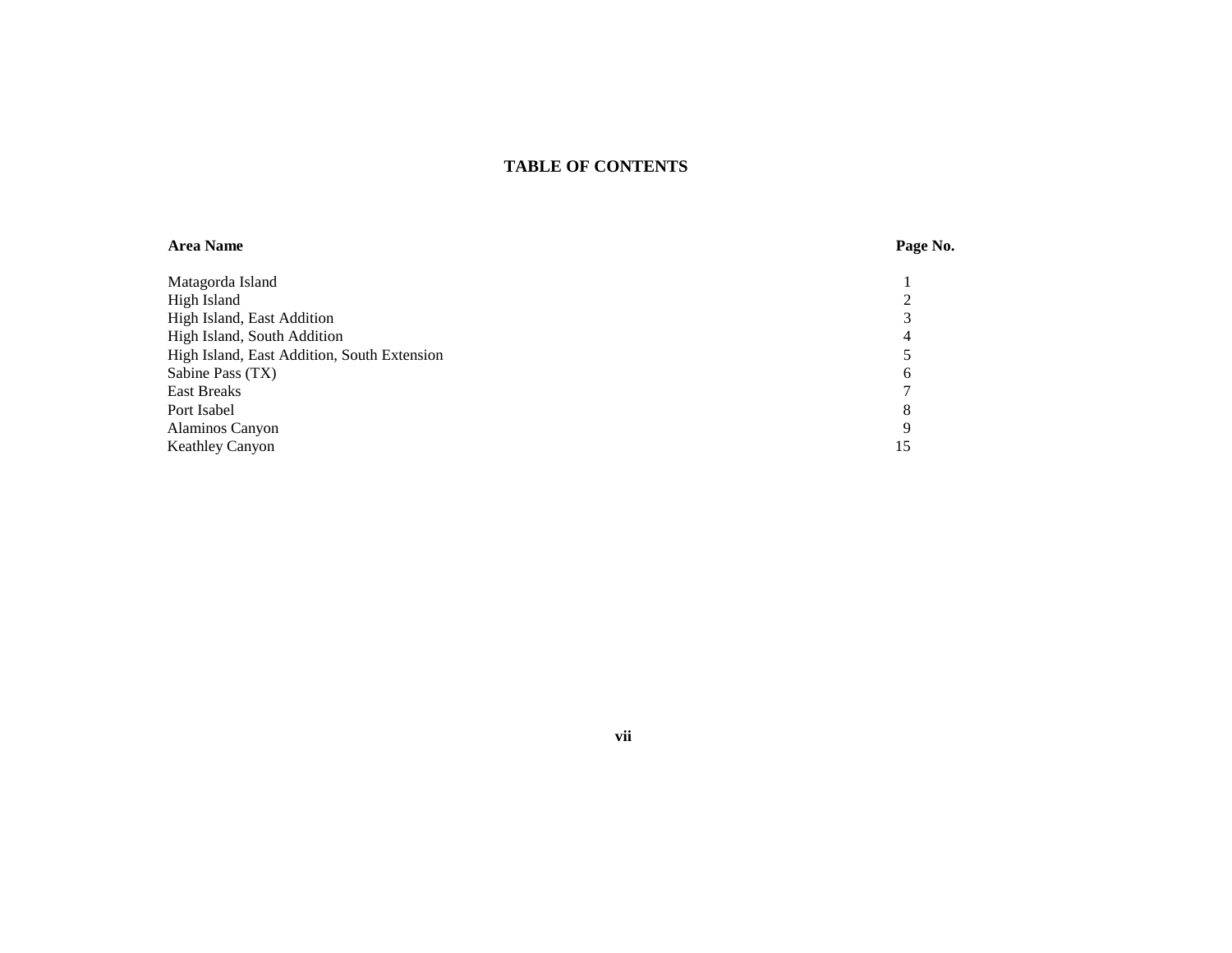#### **EXPLANATION OF TERMS USED**

#### **BID TYPE:**

- **RS20** Bonus Bidding system with a fixed royalty rate of 18 3/4%; possible royalty suspension of 35 bcf for  $>=$  20,000 feet; (0-<200 meters water depth**)**
- **RS15** Bonus Bidding with a fixed royalty rate of 18 3/4%; possible royalty suspension of up to 15 bcf for  $>=$  15,000 feet subsea depth but  $\langle 18,000 \text{ feet}$  or up to 25 bcf for  $>=18,000$  feet but  $\langle 20,000 \text{ feet}$  or 35 bcf for  $>20,000$  feet; (200 $\langle 200,000 \text{ meters}$  water depth)
- **R21** Bonus Bidding with a fixed royalty rate of 18 3/4%; (400-<800 meters water depth)
- **R22**  Bonus Bidding with a fixed royalty rate of 18 3/4%; (800-<1600 meters water depth)
- **R23** Bonus Bidding with a fixed royalty rate of 18 3/4%; ( $> = 1600$  meters water depth)
- **RNK** Rank is the order of bid when more than one bid is submitted for a tract. The high bid is listed first; successive bids are listed in descending monetary order.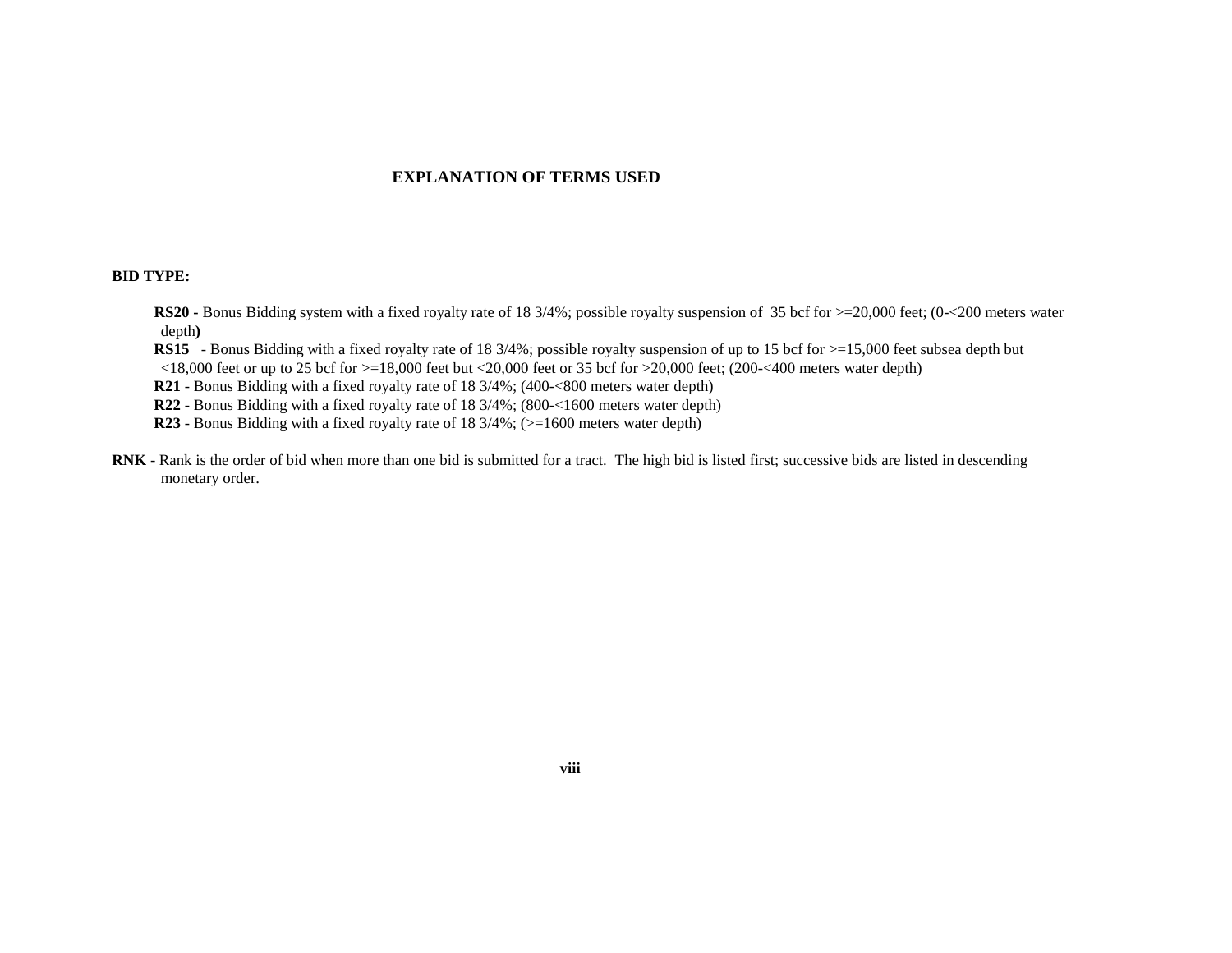**SPFASMRY**

#### **UNITED STATES DEPARTMENT OF THE INTERIOR BUREAU OF OCEAN ENERGY MANAGEMENT GULF OF MEXICO REGION**

**Sale Number: 229 Sale Identifier: WESTERN GULF OF MEXICO Sale Date: 28-NOV-2012**

#### **Final Sale Summary by Bid System**

**21-FEB-2013**

|                                | 18 3/4 Total     | <b>Sale Total</b> |
|--------------------------------|------------------|-------------------|
| 1. Tracts Receiving Bids       | 116              | 116               |
| 2. Acres Receiving Bids        | 652,521.60       | 652,521.60        |
| 3. Sum of High Bids            | \$133,767,074.00 | \$133,767,074.00  |
| 4. Sum of All Bids             | \$157,683,267.00 | \$157,683,267.00  |
| 5. Total Number of Bids        | 131              | 131               |
| 6. Average Number of Bids      | 1.13             | 1.13              |
| 7. Companies Participating     | 13               | 13                |
| 8. (A) Highest Bid Per Tract   | \$17,221,317.00  | \$17,221,317.00   |
| (B) Number of Bids             | 3                | 3                 |
| (C) OCS Number(s)              | G34684           | G34684            |
| 9. (A) Highest Bid per Acre    | \$2,989.81       | \$2,989.81        |
| (B) Number of Bids             | 3                | 3                 |
| (C) OCS Number(s)              | G34684           | G34684            |
| 10. (A) Largest Number of Bids | 3                | 3                 |
| (B) Number of OCS/Tracts       | $\mathbf{2}$     | $\overline{2}$    |
| (C) OCS Number(s)              | G34684<br>G34683 | G34684<br>G34683  |
| 11. (A) Tracts Leased          | 116              | 116               |
| (B) Acres Leased               | 652,521.60       | 652,521.60        |
| (C) Accepted Bonuses           | \$133,767,074.00 | \$133,767,074.00  |
| 12. (A) Rejected Tracts        | 0                | 0                 |
| (B) Rejected Acres             | 0.00             | 0.00              |
| (C) Rejected Bonuses           | \$0.00           | \$0.00            |
| 13. (A) First Year Rentals     | \$6,948,676.00   | \$6,948,676.00    |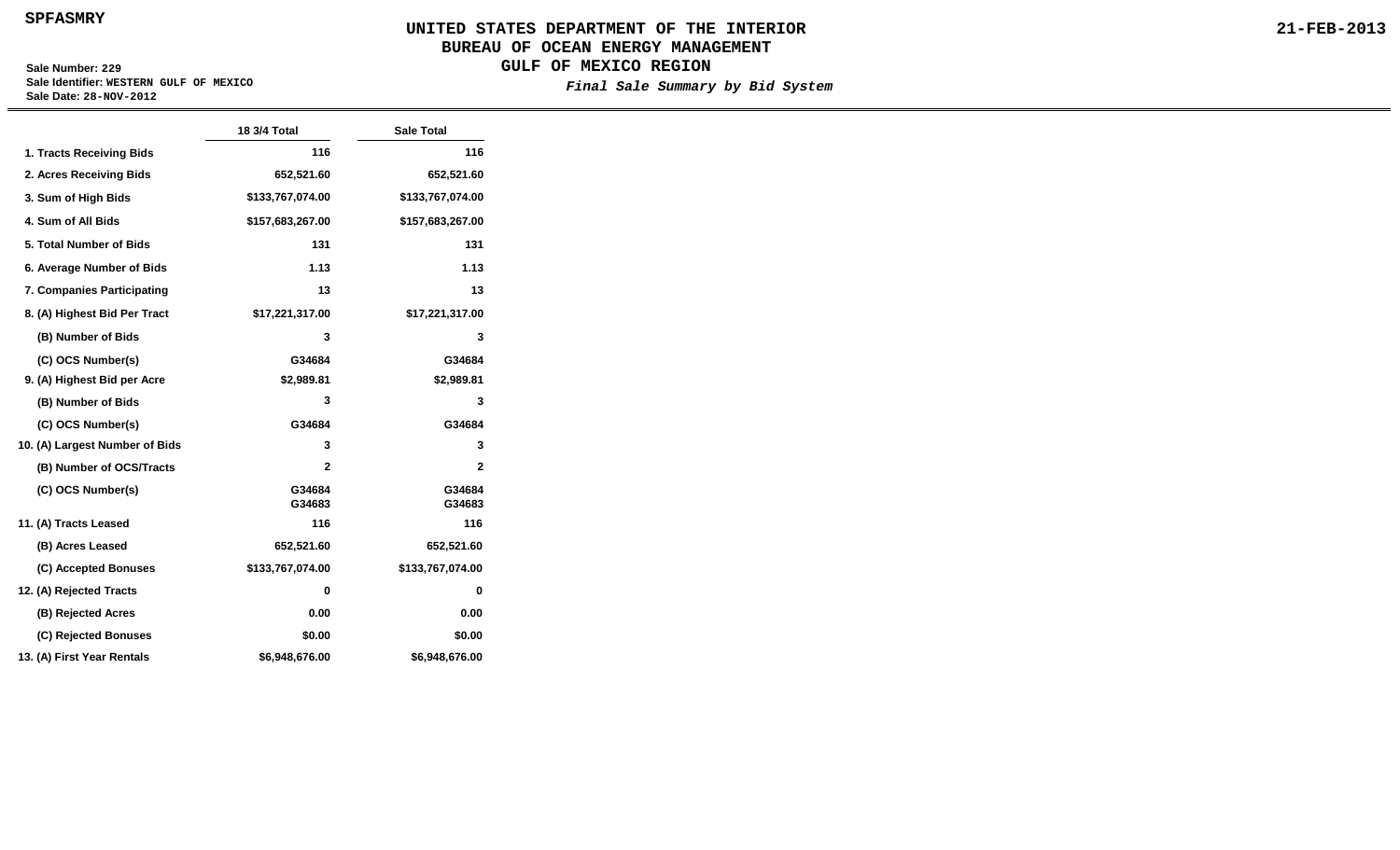**SPFASMRY**

# **UNITED STATES DEPARTMENT OF THE INTERIOR BUREAU OF OCEAN ENERGY MANAGEMENT**

**GULF OF MEXICO REGION**

**Sale Number: 229 Sale Identifier: WESTERN GULF OF MEXICO Sale Date: 28-NOV-2012**

**Final Sale Summary by Bid System**

|                                | 18 3/4% RS20   | 18 3/4% R22      | 18 3/4% R23      | 18 3/4 Total     |
|--------------------------------|----------------|------------------|------------------|------------------|
| 1. Tracts Receiving Bids       | 11             | 70               | 35               | 116              |
| 2. Acres Receiving Bids        | 57,270.81      | 393,650.79       | 201,600.00       | 652,521.60       |
| 3. Sum of High Bids            | \$4,649,441.00 | \$99,413,202.00  | \$29,704,431.00  | \$133,767,074.00 |
| 4. Sum of All Bids             | \$4,798,441.00 | \$121,918,972.00 | \$30,965,854.00  | \$157,683,267.00 |
| 5. Total Number of Bids        | 12             | 82               | 37               | 131              |
| 6. Average Number of Bids      | 1.09           | 1.17             | 1.06             | 1.13             |
| 7. Companies Participating     | $\overline{7}$ | 5                | 5                | 13               |
| 8. (A) Highest Bid Per Tract   | \$2,376,763.00 | \$17,221,317.00  | \$2,675,500.00   | \$17,221,317.00  |
| (B) Number of Bids             | 1              | 3                | 1                | 3                |
| (C) OCS Number(s)              | G34670         | G34684           | G34771           | G34684           |
| 9. (A) Highest Bid Per Acre    | \$412.63       | \$2,989.81       | \$464.50         | \$2,989.81       |
| (B) Number of Bids             | 1              | 3                | 1                | 3                |
| (C) OCS Number(s)              | G34670         | G34684           | G34771           | G34684           |
| 10. (A) Largest Number of Bids | $\mathbf{2}$   | 3                | $\mathbf{2}$     | 3                |
| (B) Number of OCS/Tracts       | 1              | $\mathbf 2$      | $\mathbf{2}$     | 2                |
| (C) OCS Number(s)              | G34672         | G34684<br>G34683 | G34734<br>G34729 | G34684<br>G34683 |
| 11. (A) Tracts Leased          | 11             | 70               | 35               | 116              |
| (B) Acres Leased               | 57,270.81      | 393,650.79       | 201,600.00       | 652,521.60       |
| (C) Accepted Bonuses           | \$4,649,441.00 | \$99,413,202.00  | \$29,704,431.00  | \$133,767,074.00 |
| 12. (A) Rejected Tracts        | 0              | 0                | 0                | 0                |
| (B) Rejected Acres             | 0.00           | 0.00             | 0.00             | 0.00             |
| (C) Rejected Bonuses           | \$0.00         | \$0.00           | \$0.00           | \$0.00           |
| 13. (A) First Year Rentals     | \$400,904.00   | \$4,330,172.00   | \$2,217,600.00   | \$6,948,676.00   |

**21-FEB-2013**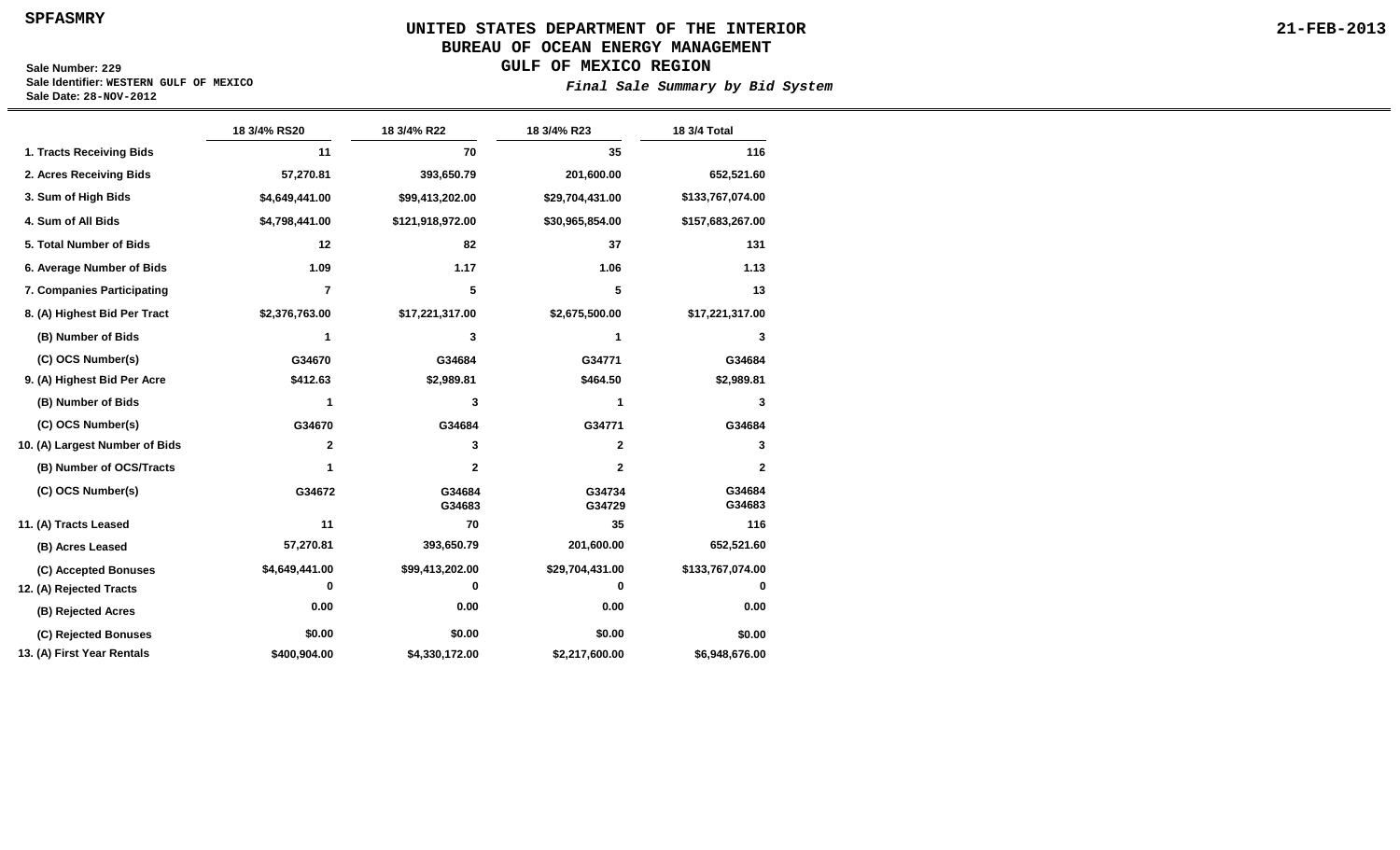**POSTSALE 21-FEB-2013 PAGE: 1**

| TX4<br>Area         |               |              |                     |           |       |                         |                                        |                           |                  |  |      |
|---------------------|---------------|--------------|---------------------|-----------|-------|-------------------------|----------------------------------------|---------------------------|------------------|--|------|
| Bid Type            | ocs<br>Number | <b>Block</b> | Block Block<br>Size |           |       | Unit Company Percent(%) | Company Name                           | Amount Bid/<br>Tract Unit | Total<br>Bonus   |  | Rank |
| 18 3/4% RS20 G34670 |               | 636          |                     | 5,760.00A | 00105 |                         | 100.00000 Apache Corporation           | \$412.63                  | \$2,376,763.00 1 |  |      |
| 18 3/4% RS20 G34671 |               | 654          |                     | 5,760.00A | 02579 |                         | 100.00000 Tana Exploration Company LLC | \$26.03                   | $$149,949.00$ 1  |  |      |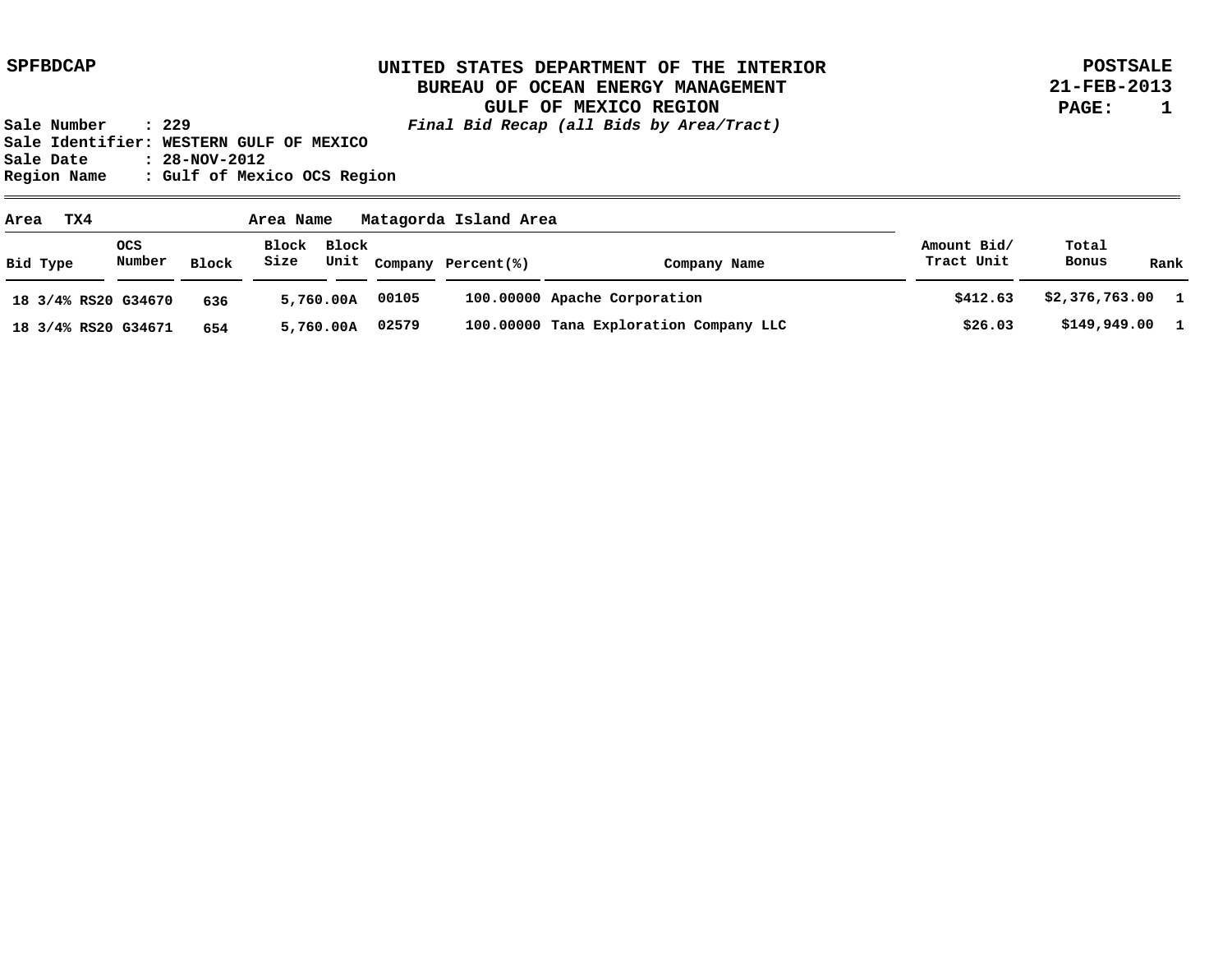**POSTSALE 21-FEB-2013 PAGE: 2**

| Area |          | TX7 |                     |       | Area Name           |           |       | High Island Area        |                                             |                           |                        |
|------|----------|-----|---------------------|-------|---------------------|-----------|-------|-------------------------|---------------------------------------------|---------------------------|------------------------|
|      | Bid Type |     | OCS<br>Number       | Block | Block Block<br>Size |           |       | Unit Company Percent(%) | Company Name                                | Amount Bid/<br>Tract Unit | Total<br>Bonus<br>Rank |
|      |          |     | 18 3/4% RS20 G34672 | 177   |                     | 5,760.00A | 02579 |                         | 100.00000 Tana Exploration Company LLC      | \$50.35                   | \$289,989.00 1         |
|      |          |     |                     |       |                     |           | 02058 |                         | 100.00000 LLOG Exploration Offshore, L.L.C. | \$25.87                   | \$149,000.002          |
|      |          |     | ***G34672 ***       |       | TRACT TOTALS        |           |       | <b>TOTAL BIDS</b>       | 2                                           | TOTAL AMOUNT EXPOSED      | \$438,989.00           |
|      |          |     | 18 3/4% RS20 G34673 | 195   |                     | 5,760.00A | 02970 |                         | 100.00000 Castex Offshore, Inc.             | \$61.98                   | \$357,000.001          |
|      |          |     | 18 3/4% RS20 G34674 | 200   |                     | 5,760.00A | 02058 |                         | 100.00000 LLOG Exploration Offshore, L.L.C. | \$27.65                   | \$159,250.00           |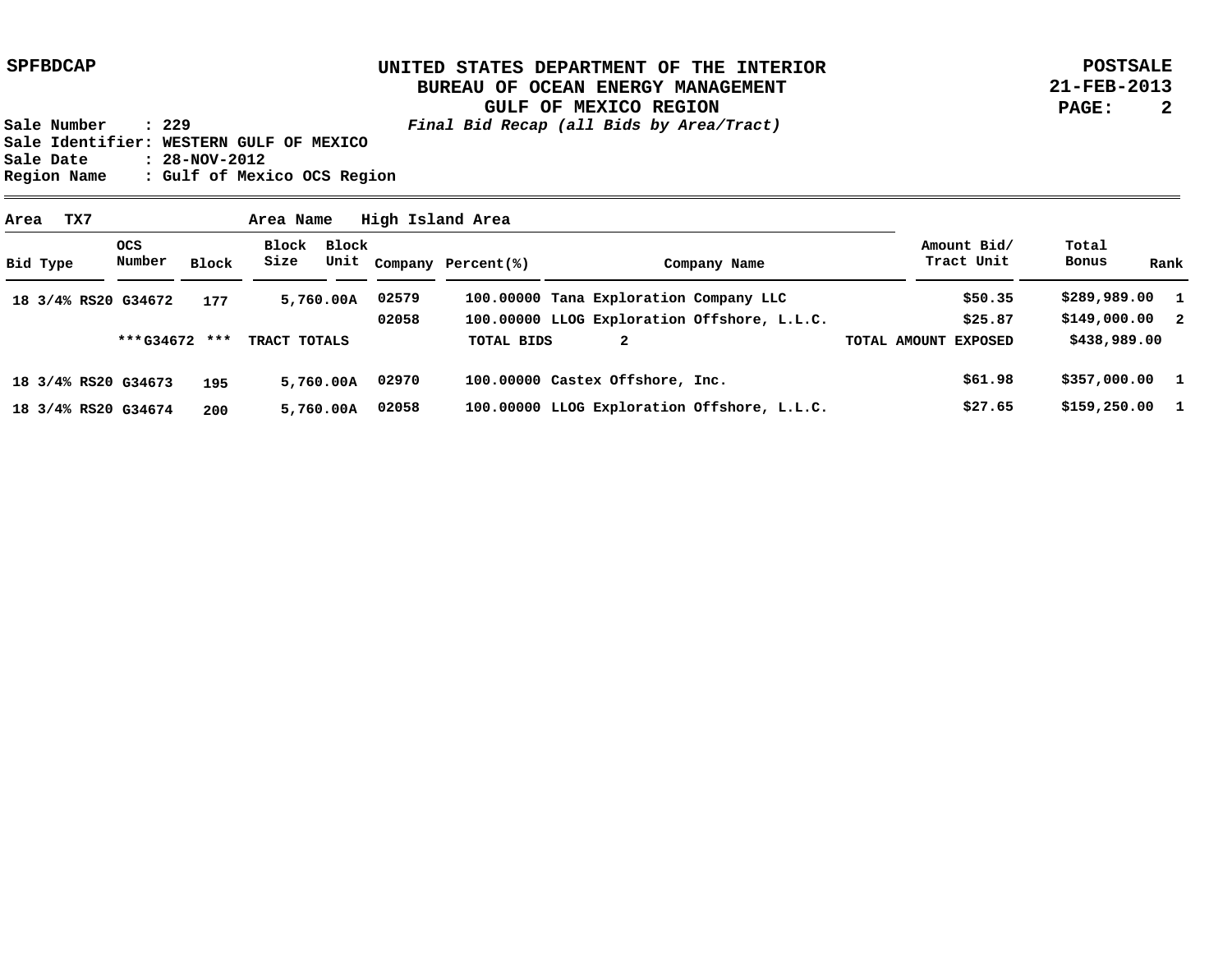**POSTSALE 21-FEB-2013 PAGE: 3**

| TX7A<br>Area              |                      |       | Area Name           |           |       | High Island Area, East Addition |                                         |                           |                |      |
|---------------------------|----------------------|-------|---------------------|-----------|-------|---------------------------------|-----------------------------------------|---------------------------|----------------|------|
| Bid Type                  | <b>OCS</b><br>Number | Block | Block Block<br>Size |           |       | Unit Company Percent(%)         | Company Name                            | Amount Bid/<br>Tract Unit | Total<br>Bonus | Rank |
| 18 3/4% RS20 G34675 A 176 |                      |       |                     | 4,359.76A | 03217 |                                 | 100.00000 Northstar Offshore Group, LLC | \$34.06                   | \$148,481.00 1 |      |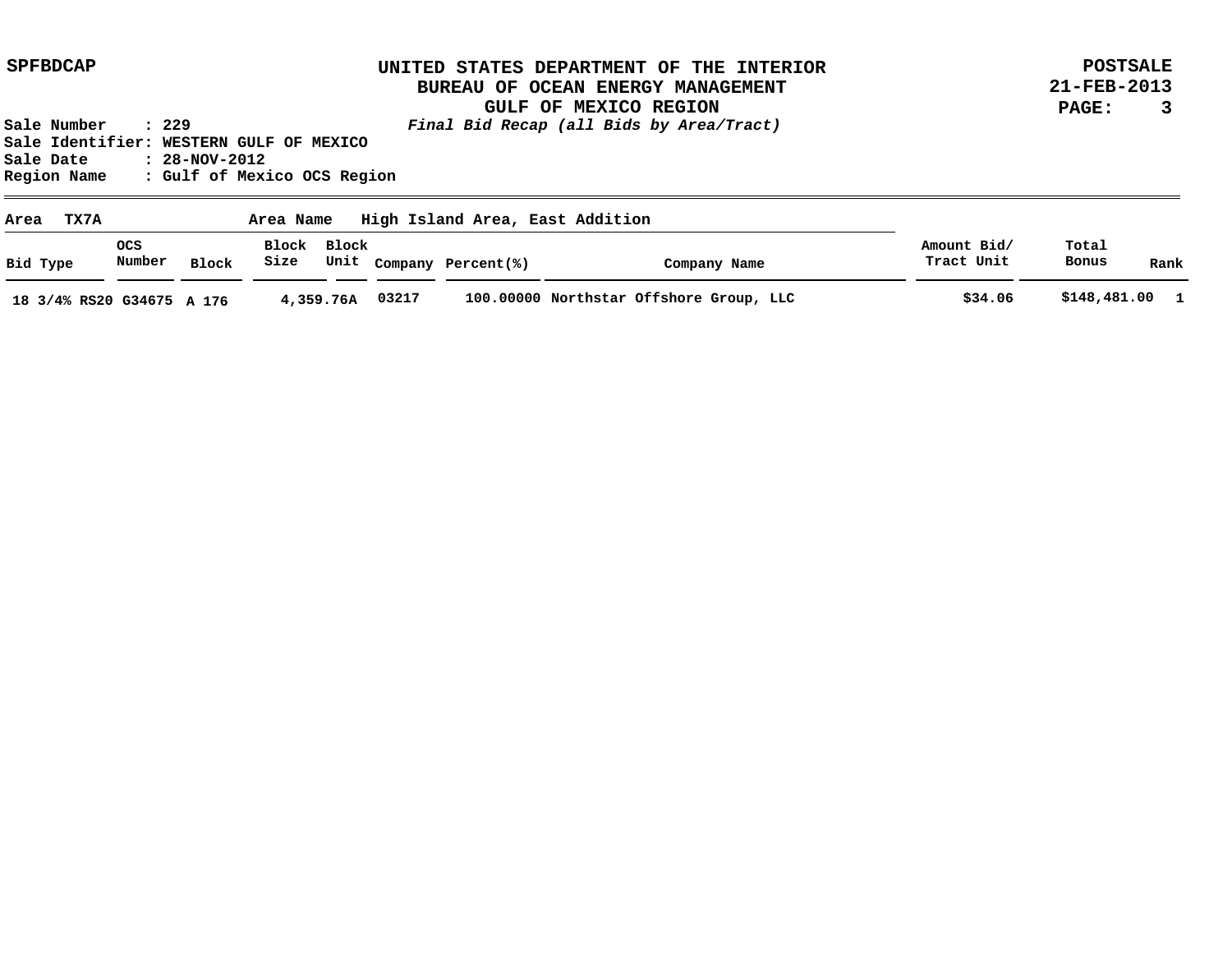**POSTSALE 21-FEB-2013 PAGE: 4**

| TX7B<br>Area              |                      |       | Area Name |             |       |                         | High Island Area, South Addition | Amount Bid/<br>Tract Unit |                |                |
|---------------------------|----------------------|-------|-----------|-------------|-------|-------------------------|----------------------------------|---------------------------|----------------|----------------|
| Bid Type                  | <b>OCS</b><br>Number | Block | Size      | Block Block |       | Unit Company Percent(%) | Company Name                     |                           | Total<br>Bonus | Rank           |
| 18 3/4% RS20 G34676 A 548 |                      |       |           | 5,760.00A   | 02417 |                         | 100.00000 Arena Energy, LP       | \$31.25                   |                | \$180,000.00 1 |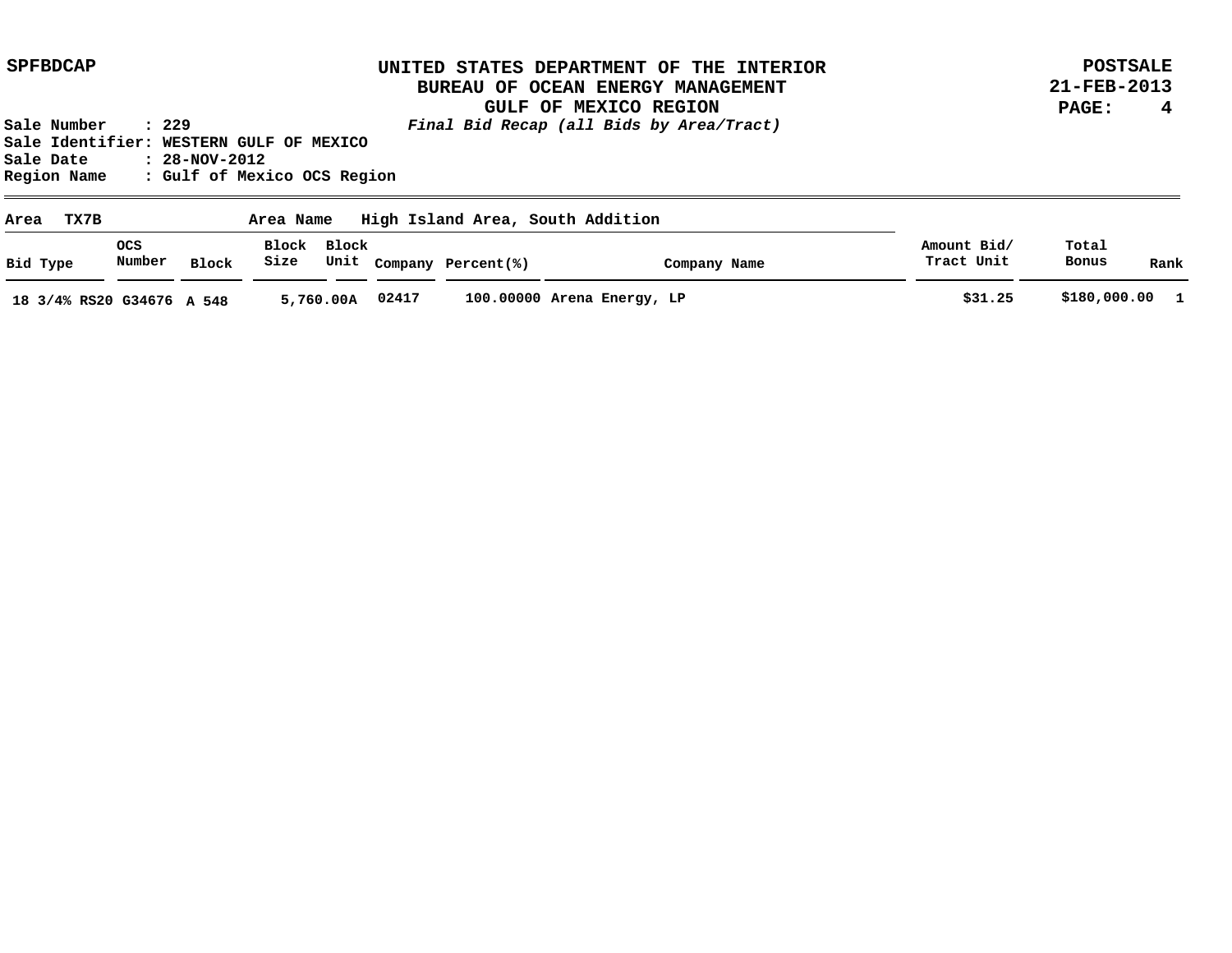**POSTSALE 21-FEB-2013 PAGE: 5**

| Area | TX7C                      |                |       | Area Name           |           | High Island Area, East Addition, South Extension |                         |                                        |                           |                |      |
|------|---------------------------|----------------|-------|---------------------|-----------|--------------------------------------------------|-------------------------|----------------------------------------|---------------------------|----------------|------|
|      | Bid Type                  | OCS.<br>Number | Block | Block Block<br>Size |           |                                                  | Unit Company Percent(%) | Company Name                           | Amount Bid/<br>Tract Unit | Total<br>Bonus | Rank |
|      | 18 3/4% RS20 G34677 A 360 |                |       |                     | 5,760.00A | 00105                                            |                         | 100.00000 Apache Corporation           | \$37.81                   | \$217,760.00 1 |      |
|      | 18 3/4% RS20 G34678 A 361 |                |       |                     | 5,760.00A | 00105                                            |                         | 100.00000 Apache Corporation           | \$37.81                   | \$217,760.00 1 |      |
|      | 18 3/4% RS20 G34679 A 362 |                |       |                     | 5,760.00A | 00730                                            |                         | 100.00000 Walter Oil & Gas Corporation | \$90.71                   | \$522,500.00 1 |      |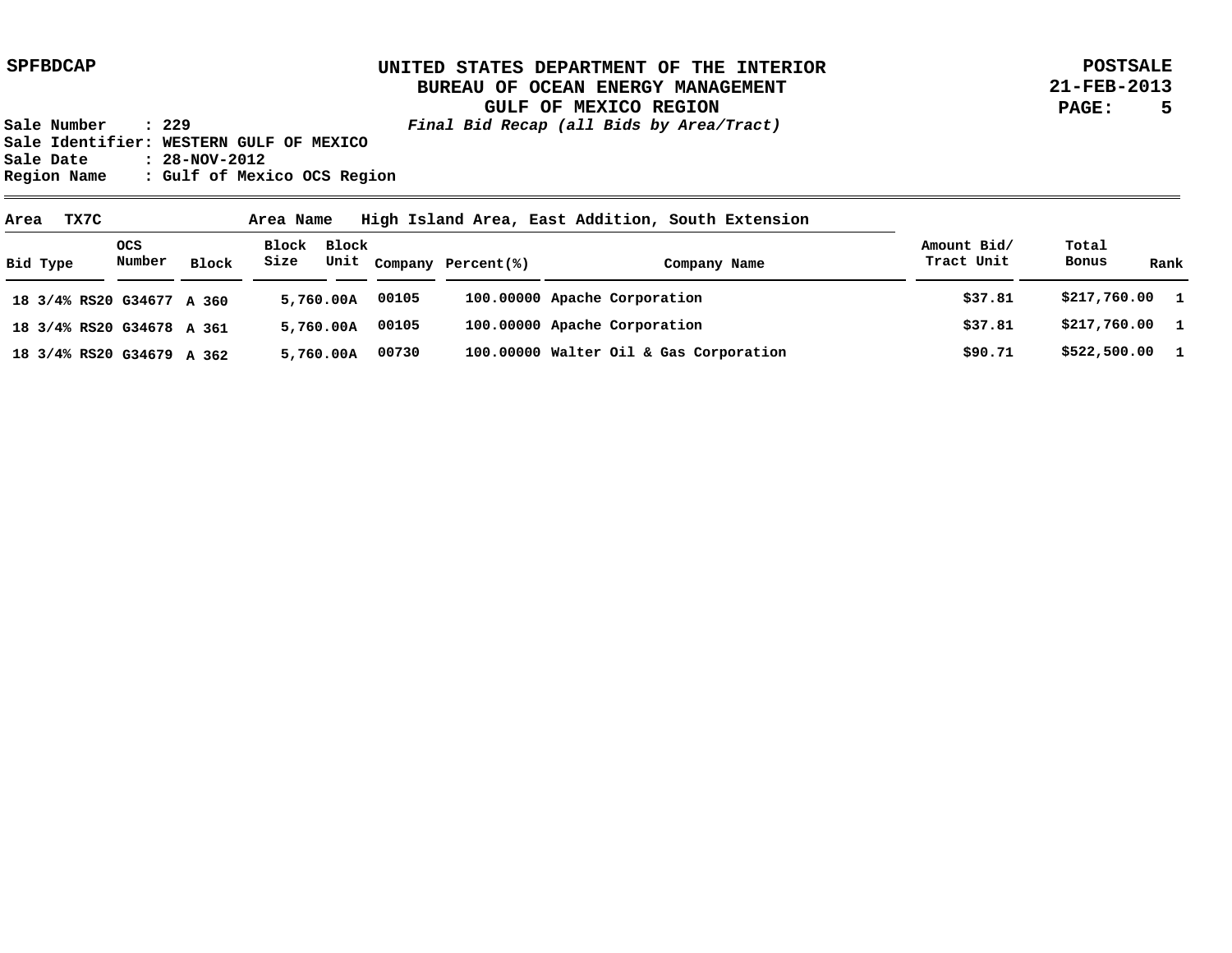**POSTSALE 21-FEB-2013 PAGE: 6**

| TX8<br>Area         | Sabine Pass Area<br>Area Name |       |                     |           |       |                         |                                        |                           |                |              |
|---------------------|-------------------------------|-------|---------------------|-----------|-------|-------------------------|----------------------------------------|---------------------------|----------------|--------------|
| Bid Type            | ocs<br>Number                 | Block | Block Block<br>Size |           |       | Unit Company Percent(%) | Company Name                           | Amount Bid/<br>Tract Unit | Total<br>Bonus | Rank         |
| 18 3/4% RS20 G34680 |                               | 40    |                     | 1,071.05A | 02579 |                         | 100.00000 Tana Exploration Company LLC | \$28.00                   | \$29,989.00    | $\mathbf{1}$ |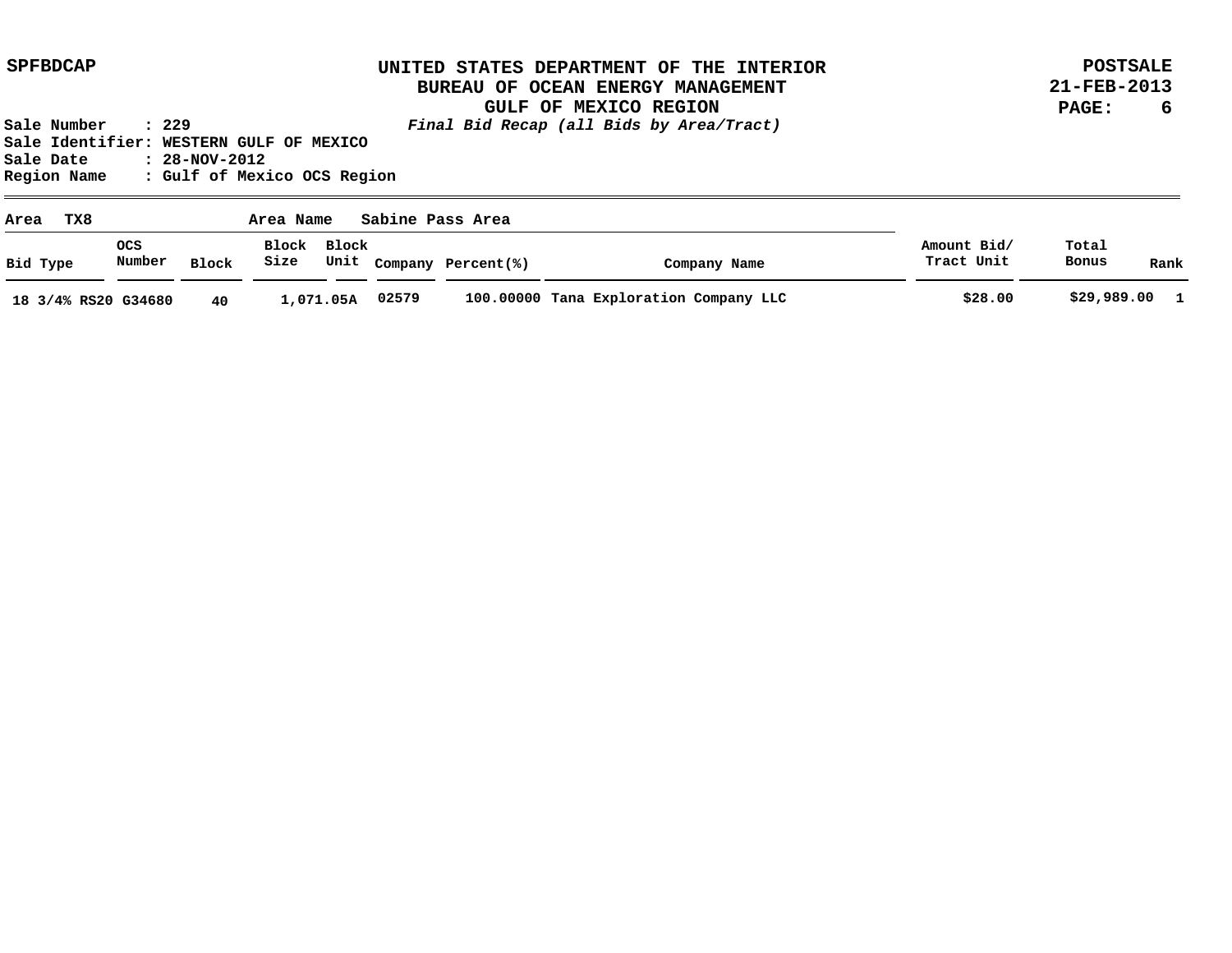**POSTSALE 21-FEB-2013 PAGE: 7**

**Sale Number : 229 Final Bid Recap (all Bids by Area/Tract)**

**Sale Identifier: WESTERN GULF OF MEXICO Sale Date : 28-NOV-2012 Region Name : Gulf of Mexico OCS Region**

| Area |          | NG15-01     |                    |       | Area Name            |           | East Breaks |                         |                                                   |                           |                    |      |
|------|----------|-------------|--------------------|-------|----------------------|-----------|-------------|-------------------------|---------------------------------------------------|---------------------------|--------------------|------|
|      | Bid Type |             | OCS<br>Number      | Block | <b>Block</b><br>Size | Block     |             | Unit Company Percent(%) | Company Name                                      | Amount Bid/<br>Tract Unit | Total<br>Bonus     | Rank |
|      |          | 18 3/4% R22 | G34681             | 543   |                      | 5,760.00A | 00078       |                         | 100.00000 Chevron U.S.A. Inc.                     | \$924.29                  | $$5,323,908.00$ 1  |      |
|      |          |             |                    |       |                      |           | 00276       |                         | 100.00000 Exxon Mobil Corporation                 | \$152.00                  | \$875,500.00 2     |      |
|      |          |             | ***G34681 ***      |       | TRACT TOTALS         |           |             | <b>TOTAL BIDS</b>       | $\overline{a}$                                    | TOTAL AMOUNT EXPOSED      | \$6,199,408.00     |      |
|      |          | 18 3/4% R22 | G34682             | 544   |                      | 5,760.00A | 00078       |                         | 100.00000 Chevron U.S.A. Inc.                     | \$542.10                  | $$3,122,503.00$ 1  |      |
|      |          |             |                    |       |                      |           | 00276       |                         | 100.00000 Exxon Mobil Corporation                 | \$152.00                  | \$875,500.00 2     |      |
|      |          |             | ***G34682 ***      |       | TRACT TOTALS         |           |             | <b>TOTAL BIDS</b>       | $\overline{a}$                                    | TOTAL AMOUNT EXPOSED      | \$3,998,003.00     |      |
|      |          |             | 18 3/4% R22 G34683 | 545   |                      | 5,760.00A | 00078       |                         | 100.00000 Chevron U.S.A. Inc.                     | \$2,170.30                | $$12,500,903.00$ 1 |      |
|      |          |             |                    |       |                      |           | 02219       |                         | 100.00000 Anadarko US Offshore Corporation        | \$302.63                  | $$1,743,150.00$ 2  |      |
|      |          |             |                    |       |                      |           | 00276       |                         | 100.00000 Exxon Mobil Corporation                 | \$256.16                  | $$1,475,500.00$ 3  |      |
|      |          |             | ***G34683 ***      |       | TRACT TOTALS         |           |             | <b>TOTAL BIDS</b>       | 3                                                 | TOTAL AMOUNT EXPOSED      | \$15,719,553.00    |      |
|      |          | 18 3/4% R22 | G34684             | 546   |                      | 5,760.00A | 00078       |                         | 100.00000 Chevron U.S.A. Inc.                     | \$2,989.81                | $$17,221,317.00$ 1 |      |
|      |          |             |                    |       |                      |           | 02219       |                         | 100.00000 Anadarko US Offshore Corporation        | \$1,954.31                | $$11,256,850.00$ 2 |      |
|      |          |             |                    |       |                      |           | 00276       |                         | 100.00000 Exxon Mobil Corporation                 | \$301.30                  | $$1,735,500.00$ 3  |      |
|      |          |             | ***G34684 ***      |       | TRACT TOTALS         |           |             | <b>TOTAL BIDS</b>       | 3                                                 | TOTAL AMOUNT EXPOSED      | \$30,213,667.00    |      |
|      |          | 18 3/4% R22 | G34685             | 809   |                      | 5,760.00A | 00056       |                         | 100.00000 ConocoPhillips Company                  | \$118.19                  | \$680,800.00 1     |      |
|      |          | 18 3/4% R22 | G34686             | 855   |                      | 5,760.00A | 00056       |                         | 100.00000 ConocoPhillips Company                  | \$118.19                  | \$680,800.00 1     |      |
|      |          | 18 3/4% R22 | G34687             | 856   |                      | 5,760.00A | 00056       |                         | 100.00000 ConocoPhillips Company                  | \$118.19                  | \$680,800.00 1     |      |
|      |          | 18 3/4% R22 | G34688             | 899   |                      | 5,760.00A | 00056       |                         | 100.00000 ConocoPhillips Company                  | \$118.19                  | \$680,800.00 1     |      |
|      |          | 18 3/4% R22 | G34689             | 998   |                      | 5,760.00A | 02277       |                         | 100.00000 BHP Billiton Petroleum (Deepwater) Inc. | \$279.95                  | $$1,612,515.00$ 1  |      |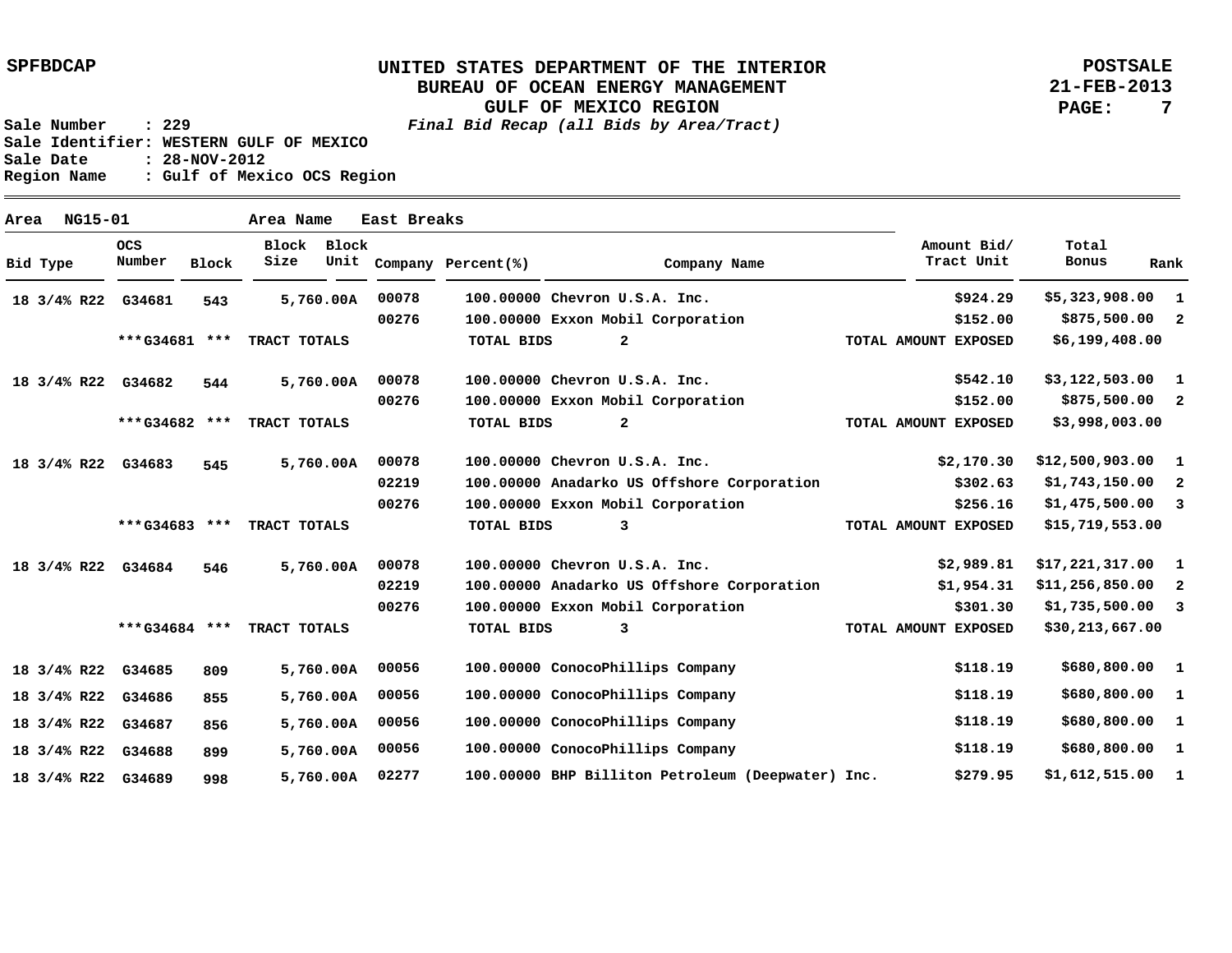**POSTSALE 21-FEB-2013 PAGE: 8**

| Area | NG14-06     |                    |       | Area Name     |           | Port Isabel |                         |                                  |                           |                   |      |
|------|-------------|--------------------|-------|---------------|-----------|-------------|-------------------------|----------------------------------|---------------------------|-------------------|------|
|      | Bid Type    | ocs<br>Number      | Block | Block<br>Size | Block     |             | Unit Company Percent(%) | Company Name                     | Amount Bid/<br>Tract Unit | Total<br>Bonus    | Rank |
|      | 18 3/4% R22 | G34690             | 701   |               | 5,760.00A | 00056       |                         | 100.00000 ConocoPhillips Company | \$132.95                  | \$765,778.00 1    |      |
|      |             | 18 3/4% R22 G34691 | 702   |               | 5,760.00A | 00056       |                         | 100.00000 ConocoPhillips Company | \$191.18                  | \$1,101,200.00 1  |      |
|      | 18 3/4% R22 | G34692             | 703   |               | 5,760.00A | 00056       |                         | 100.00000 ConocoPhillips Company | \$191.18                  | \$1,101,200.00 1  |      |
|      | 18 3/4% R22 | G34693             | 704   |               | 718.47A   | 00056       |                         | 100.00000 ConocoPhillips Company | \$191.75                  | \$137,766.00 1    |      |
|      |             | 18 3/4% R22 G34694 | 745   |               | 5,760.00A | 00056       |                         | 100.00000 ConocoPhillips Company | \$191.18                  | $$1,101,200.00$ 1 |      |
|      |             | 18 3/4% R22 G34695 | 789   |               | 5,760.00A | 00056       |                         | 100.00000 ConocoPhillips Company | \$191.18                  | $$1,101,200.00$ 1 |      |
|      |             | 18 3/4% R22 G34696 | 790   |               | 5,760.00A | 00056       |                         | 100.00000 ConocoPhillips Company | \$191.18                  | $$1,101,200.00$ 1 |      |
|      |             | 18 3/4% R22 G34697 | 791   |               | 5,760.00A | 00056       |                         | 100.00000 ConocoPhillips Company | \$191.18                  | $$1,101,200.00$ 1 |      |
|      |             | 18 3/4% R22 G34698 | 792   |               | 1,252.32A | 00056       |                         | 100.00000 ConocoPhillips Company | \$191.46                  | \$239,766.00 1    |      |
|      | 18 3/4% R22 | G34699             | 833   |               | 5,760.00A | 00056       |                         | 100.00000 ConocoPhillips Company | \$132.95                  | \$765,778.00 1    |      |
|      | 18 3/4% R22 | G34700             | 877   |               | 5,760.00A | 00056       |                         | 100.00000 ConocoPhillips Company | \$191.18                  | \$1,101,200.00 1  |      |
|      | 18 3/4% R22 | G34701             | 878   |               | 5,760.00A | 00056       |                         | 100.00000 ConocoPhillips Company | \$191.18                  | \$1,101,200.00 1  |      |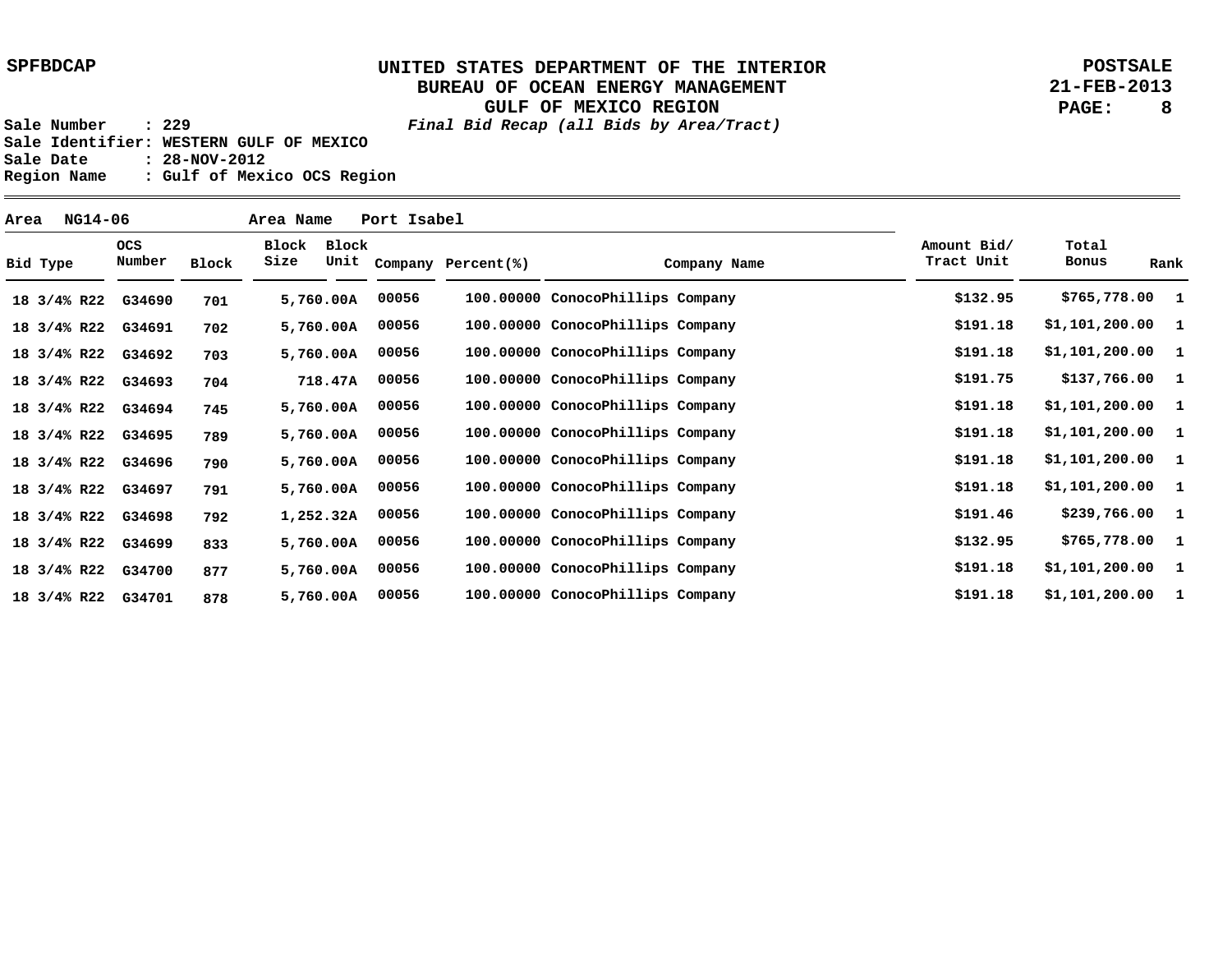**POSTSALE 21-FEB-2013 PAGE: 9**

| Area |                        | <b>NG15-04</b> |                      |              | Area Name           |           | Alaminos Canyon |                    |                                                   |                           |                   |                |
|------|------------------------|----------------|----------------------|--------------|---------------------|-----------|-----------------|--------------------|---------------------------------------------------|---------------------------|-------------------|----------------|
|      | Bid Type               |                | <b>OCS</b><br>Number | <b>Block</b> | Block Block<br>Size | Unit      |                 | Company Percent(%) | Company Name                                      | Amount Bid/<br>Tract Unit | Total<br>Bonus    | Rank           |
|      | 18 3/4% R22            |                | G34702               | 20           |                     | 5,760.00A | 00056           |                    | 100.00000 ConocoPhillips Company                  | \$118.19                  | \$680,800.00 1    |                |
|      | 18 3/4% R22            |                | G34703               | 29           |                     | 5,760.00A | 02277           |                    | 100.00000 BHP Billiton Petroleum (Deepwater) Inc. | \$193.14                  | $$1,112,515.00$ 1 |                |
|      | 18 3/4% R22            |                | G34704               | 30           |                     | 5,760.00A | 02277           |                    | 100.00000 BHP Billiton Petroleum (Deepwater) Inc. | \$123.70                  | \$712,515.00      | $\blacksquare$ |
|      | 18 3/4% R22            |                | G34705               | 53           |                     | 5,760.00A | 00056           |                    | 100.00000 ConocoPhillips Company                  | \$132.95                  | \$765,778.00 1    |                |
|      | 18 3/4% R22            |                | G34706               | 64           |                     | 5,760.00A | 00056           |                    | 100.00000 ConocoPhillips Company                  | \$118.19                  | \$680,800.00 1    |                |
|      | 18 3/4% R22            |                | G34707               | 94           |                     | 5,760.00A | 00056           |                    | 100.00000 ConocoPhillips Company                  | \$132.95                  | \$765,778.00 1    |                |
|      | 18 3/4% R22            |                | G34708               | 96           |                     | 5,760.00A | 00056           |                    | 100.00000 ConocoPhillips Company                  | \$132.95                  | \$765,778.00 1    |                |
|      | 18 3/4% R22            |                | G34709               | 97           |                     | 5,760.00A | 00056           |                    | 100.00000 ConocoPhillips Company                  | \$132.95                  | \$765,778.00 1    |                |
|      | $18 \frac{3}{4\%}$ R23 |                | G34710               | 105          |                     | 5,760.00A | 00056           |                    | 100.00000 ConocoPhillips Company                  | \$118.19                  | \$680,800.00      | $\mathbf{1}$   |
|      | 18 3/4% R22            |                | G34711               | 135          |                     | 5,760.00A | 00056           |                    | 100.00000 ConocoPhillips Company                  | \$132.95                  | \$765,778.00 1    |                |
|      | 18 3/4% R22            |                | G34712               | 139          |                     | 5,760.00A | 00056           |                    | 100.00000 ConocoPhillips Company                  | \$132.95                  | \$765,778.00 1    |                |
|      | $18 \frac{3}{4\%}$ R23 |                | G34713               | 150          |                     | 5,760.00A | 00056           |                    | 100.00000 ConocoPhillips Company                  | \$118.19                  | \$680,800.00 1    |                |
|      | 18 3/4% R22            |                | G34714               | 151          |                     | 5,760.00A | 00056           |                    | 100.00000 ConocoPhillips Company                  | \$118.19                  | \$680,800.00 1    |                |
|      | 18 3/4% R22            |                | G34715               | 179          |                     | 5,760.00A | 00056           |                    | 100.00000 ConocoPhillips Company                  | \$132.95                  | \$765,778.00 1    |                |
|      | 18 3/4% R22            |                | G34716               | 186          |                     | 5,760.00A | 00078           |                    | 100.00000 Chevron U.S.A. Inc.                     | \$100.80                  | \$580,623.00 1    |                |
|      | $18 \frac{3}{4\%}$ R23 |                | G34717               | 195          |                     | 5,760.00A | 00056           |                    | 100.00000 ConocoPhillips Company                  | \$118.19                  | \$680,800.00      | - 1            |
|      | 18 3/4% R22            |                | G34718               | 223          |                     | 5,760.00A | 00056           |                    | 100.00000 ConocoPhillips Company                  | \$132.95                  | \$765,778.00 1    |                |
|      | 18 3/4% R22            |                | G34719               | 224          |                     | 5,760.00A | 00056           |                    | 100.00000 ConocoPhillips Company                  | \$132.95                  | \$765,778.00 1    |                |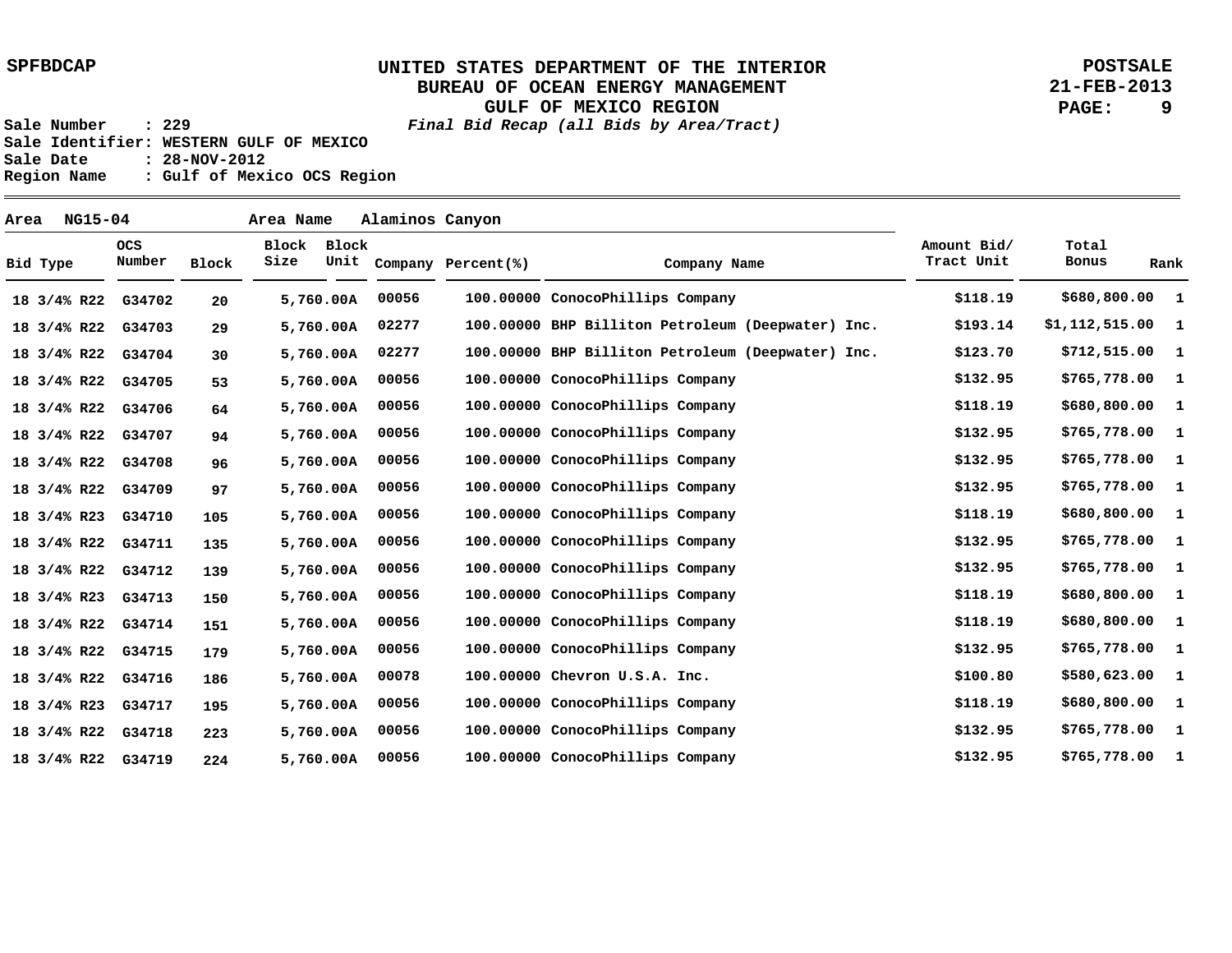**POSTSALE 21-FEB-2013 PAGE: 10**

| NG15-04<br>Area Name<br>Area |                        |  |                      |       |               |               | Alaminos Canyon |                                  |  |              |              |  |                           |                   |              |
|------------------------------|------------------------|--|----------------------|-------|---------------|---------------|-----------------|----------------------------------|--|--------------|--------------|--|---------------------------|-------------------|--------------|
|                              | Bid Type               |  | <b>OCS</b><br>Number | Block | Block<br>Size | Block<br>Unit |                 | Company Percent(%)               |  |              | Company Name |  | Amount Bid/<br>Tract Unit | Total<br>Bonus    | Rank         |
|                              | 18 3/4% R22            |  | G34720               | 225   |               | 5,760.00A     | 00056           | 100.00000 ConocoPhillips Company |  |              |              |  | \$132.95                  | \$765,778.00 1    |              |
|                              | $18 \frac{3}{4\%}$ R23 |  | G34721               | 239   |               | 5,760.00A     | 00056           | 100.00000 ConocoPhillips Company |  |              |              |  | \$118.19                  | \$680,800.00 1    |              |
|                              | 18 3/4% R23            |  | G34722               | 240   |               | 5,760.00A     | 00056           | 100.00000 ConocoPhillips Company |  |              |              |  | \$118.19                  | \$680,800.00      | $\mathbf{1}$ |
|                              | 18 3/4% R22            |  | G34723               | 267   |               | 5,760.00A     | 00056           | 100.00000 ConocoPhillips Company |  |              |              |  | \$132.95                  | \$765,778.00 1    |              |
|                              | 18 3/4% R22            |  | G34724               | 268   |               | 5,760.00A     | 00056           | 100.00000 ConocoPhillips Company |  |              |              |  | \$132.95                  | \$765,778.00 1    |              |
|                              | 18 3/4% R22            |  | G34725               | 271   |               | 5,760.00A     | 00078           | 100.00000 Chevron U.S.A. Inc.    |  |              |              |  | \$100.80                  | \$580,623.00 1    |              |
|                              | 18 3/4% R22            |  | G34726               | 315   |               | 5,760.00A     | 00056           | 100.00000 ConocoPhillips Company |  |              |              |  | \$191.18                  | $$1,101,200.00$ 1 |              |
|                              |                        |  |                      |       |               |               | 00078           | 100.00000 Chevron U.S.A. Inc.    |  |              |              |  | \$100.80                  | $$580,623.00$ 2   |              |
|                              |                        |  | ***G34726 ***        |       | TRACT TOTALS  |               |                 | TOTAL BIDS                       |  | $\mathbf{2}$ |              |  | TOTAL AMOUNT EXPOSED      | \$1,681,823.00    |              |
|                              | 18 3/4% R22            |  | G34727               | 361   |               | 5,760.00A     | 00056           | 100.00000 ConocoPhillips Company |  |              |              |  | \$191.18                  | $$1,101,200.00$ 1 |              |
|                              |                        |  |                      |       |               |               | 00078           | 100.00000 Chevron U.S.A. Inc.    |  |              |              |  | \$162.15                  | $$933,967.00$ 2   |              |
|                              |                        |  | ***G34727 ***        |       | TRACT TOTALS  |               |                 | <b>TOTAL BIDS</b>                |  | $\mathbf{2}$ |              |  | TOTAL AMOUNT EXPOSED      | \$2,035,167.00    |              |
|                              | 18 3/4% R22            |  | G34728               | 362   |               | 5,760.00A     | 00078           | 100.00000 Chevron U.S.A. Inc.    |  |              |              |  | \$162.15                  | \$933,967.00 1    |              |
|                              | 18 3/4% R23            |  | G34729               | 363   |               | 5,760.00A     | 00078           | 100.00000 Chevron U.S.A. Inc.    |  |              |              |  | \$136.32                  | \$785,186.00      | $\mathbf{1}$ |
|                              |                        |  |                      |       |               |               | 00056           | 100.00000 ConocoPhillips Company |  |              |              |  | \$118.19                  | $$680,800.00$ 2   |              |
|                              |                        |  | ***G34729            | ***   | TRACT TOTALS  |               |                 | TOTAL BIDS                       |  | 2            |              |  | TOTAL AMOUNT EXPOSED      | \$1,465,986.00    |              |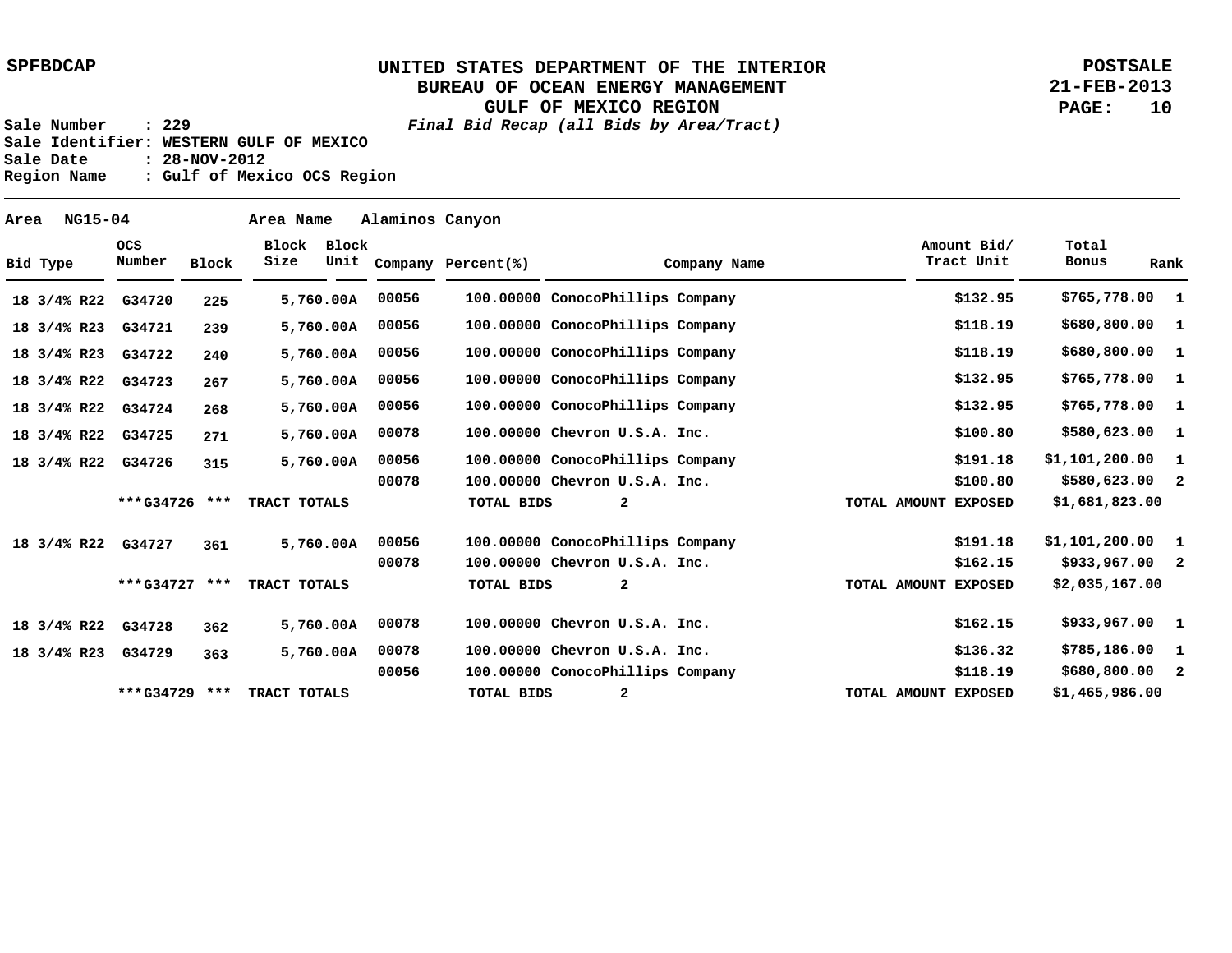**POSTSALE 21-FEB-2013 PAGE: 11**

**Sale Number : 229 Final Bid Recap (all Bids by Area/Tract) Sale Identifier: WESTERN GULF OF MEXICO Sale Date : 28-NOV-2012 Region Name : Gulf of Mexico OCS Region**

 **404 405 406 407 408 409 445 448 452 453 100.00000 ConocoPhillips Company 100.00000 Chevron U.S.A. Inc. 100.00000 ConocoPhillips Company 100.00000 Chevron U.S.A. Inc. 100.00000 Chevron U.S.A. Inc. 100.00000 Chevron U.S.A. Inc. 100.00000 ConocoPhillips Company 100.00000 Chevron U.S.A. Inc. 100.00000 ConocoPhillips Company 100.00000 ConocoPhillips Company 100.00000 ConocoPhillips Company 100.00000 Chevron U.S.A. Inc. 100.00000 Chevron U.S.A. Inc. 100.00000 ConocoPhillips Company 00056 00078 00056 00078 00078 00078 00056 00078 00056 00056 00056 00078 00078 00056 5,760.00 A \$1,101,200.00 1 \$933,967.00 2 \$1,101,200.00 \$933,967.00 \$933,967.00 \$785,186.00 1 \$680,800.00 1 \$580,623.00 \$680,800.00 \$765,778.00 \$1,101,200.00 \$580,623.00 \$580,623.00 1 \$680,800.00 1 1 2 1 2 1 1 1 2 \$191.18 \$162.15 \$191.18 \$162.15 \$162.15 \$136.32 \$118.19 \$100.80 \$118.19 \$132.95 \$191.18 \$100.80 \$100.80 \$118.19 G34730 18 3/4% R22 G34731 18 3/4% R22 G34732 18 3/4% R22 G34733 18 3/4% R23 G34734 18 3/4% R23 G34735 18 3/4% R23 G34736 18 3/4% R22 G34737 18 3/4% R22 G34738 18 3/4% R23 G34739 18 3/4% R23 5,760.00 A 5,760.00 A 5,760.00 A 5,760.00 A 5,760.00 A 5,760.00 A 5,760.00 A 5,760.00 A 5,760.00 A \$2,035,167.00 \$2,035,167.00 \$1,261,423.00 \$1,681,823.00 2 2 2 2 \*\*\* \*\*\* TRACT TOTALS G34730 \*\*\* \*\*\* TRACT TOTALS G34731 \*\*\* G34734 \*\*\* \*\*\* TRACT TOTALS G34737 \*\*\* TRACT TOTALS TOTAL BIDS TOTAL BIDS TOTAL BIDS TOTAL BIDS TOTAL AMOUNT EXPOSED TOTAL AMOUNT EXPOSED TOTAL AMOUNT EXPOSED TOTAL AMOUNT EXPOSED Bid Type OCS Number Block Block Block Size Unit Company Percent(%) Company Name Amount Bid/ Tract Unit Total Bonus Rank Area NG15-04 Area Name Alaminos Canyon**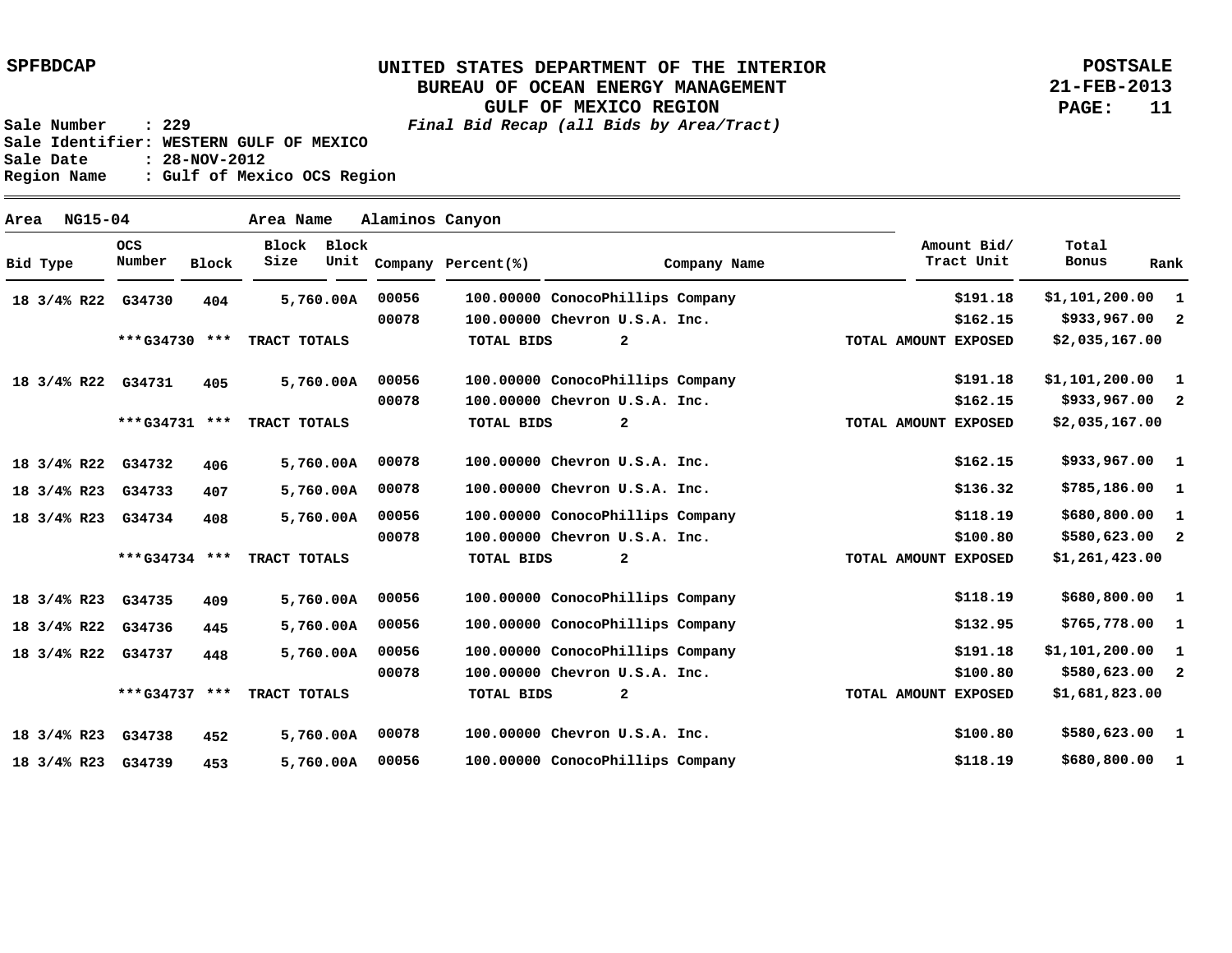**POSTSALE 21-FEB-2013 PAGE: 12**

**Sale Number : 229 Final Bid Recap (all Bids by Area/Tract) Sale Identifier: WESTERN GULF OF MEXICO Sale Date : 28-NOV-2012 Region Name : Gulf of Mexico OCS Region**

 **454 455 486 488 489 490 491 492 496 497 499 500 533 534 537 541 100.00000 ConocoPhillips Company 100.00000 ConocoPhillips Company 100.00000 ConocoPhillips Company 100.00000 ConocoPhillips Company 100.00000 ConocoPhillips Company 100.00000 ConocoPhillips Company 100.00000 ConocoPhillips Company 100.00000 ConocoPhillips Company 100.00000 Chevron U.S.A. Inc. 100.00000 Chevron U.S.A. Inc. 100.00000 Chevron U.S.A. Inc. 100.00000 ConocoPhillips Company 100.00000 ConocoPhillips Company 100.00000 ConocoPhillips Company 100.00000 ConocoPhillips Company 100.00000 Chevron U.S.A. Inc. 100.00000 Chevron U.S.A. Inc. 00056 00056 00056 00056 00056 00056 00056 00056 00078 00078 00078 00056 00056 00056 00056 00078 00078 \$680,800.00 \$680,800.00 \$1,101,200.00 \$765,778.00 \$1,101,200.00 \$1,101,200.00 \$765,778.00 \$765,778.00 \$580,623.00 \$785,186.00 \$580,623.00 \$680,800.00 \$680,800.00 \$1,101,200.00 \$1,101,200.00 \$785,186.00 \$933,967.00 1 1 1 1 1 1 1 1 2 1 1 1 1 1 1 1 1 \$118.19 \$118.19 \$191.18 \$132.95 \$191.18 \$191.18 \$132.95 \$132.95 \$100.80 \$136.32 \$100.80 \$118.19 \$118.19 \$191.18 \$191.18 \$136.32 \$162.15 G34740 18 3/4% R23 G34741 G34742 18 3/4% R22 G34743 18 3/4% R22 G34744 18 3/4% R22 G34745 18 3/4% R22 G34746 18 3/4% R22 G34747 18 3/4% R22 G34748 18 3/4% R23 G34749 18 3/4% R23 G34750 18 3/4% R23 G34751 18 3/4% R23 G34752 18 3/4% R22 G34753 18 3/4% R22 G34754 18 3/4% R22 G34755 18 3/4% R23 5,760.00 A 5,760.00 A 5,760.00 A 5,760.00 A 5,760.00 A 5,760.00 A 5,760.00 A 5,760.00 A 5,760.00 A 5,760.00 A 5,760.00 A 5,760.00 A 5,760.00 A 5,760.00 A 5,760.00 A 5,760.00 A 18 3/4% R23 \*\*\*G34747 \*\*\* TRACT TOTALS TOTAL BIDS 2 TOTAL AMOUNT EXPOSED \$1,346,401.00 Bid Type OCS Number Block Block Block Size Unit Company Percent(%) Company Name Amount Bid/ Tract Unit Total Bonus Rank Area NG15-04 Area Name Alaminos Canyon**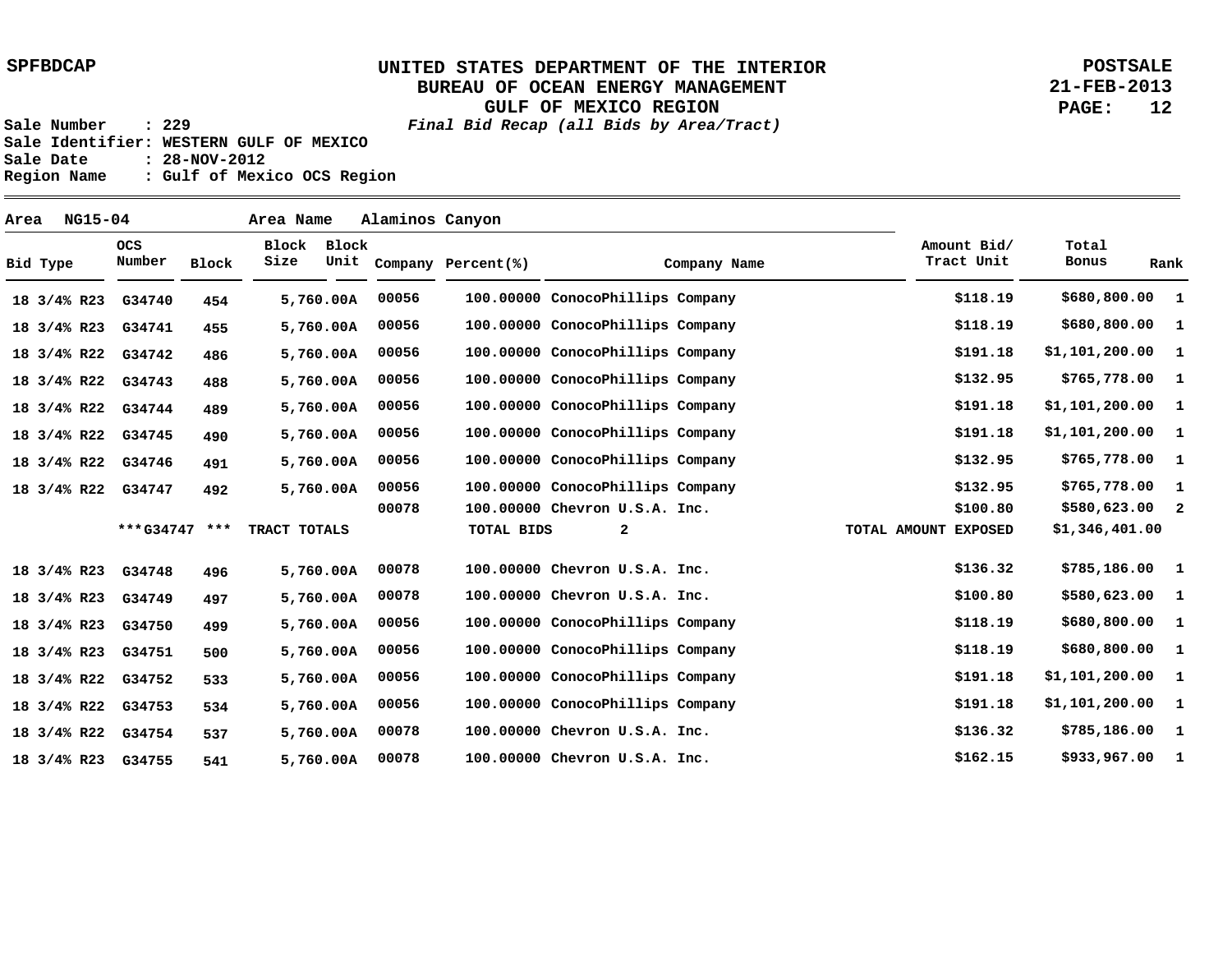**POSTSALE 21-FEB-2013 PAGE: 13**

**Sale Number : 229 Final Bid Recap (all Bids by Area/Tract) Sale Identifier: WESTERN GULF OF MEXICO Sale Date : 28-NOV-2012 Region Name : Gulf of Mexico OCS Region**

 **542 581 582 626 627 628 632 633 651 661 670 671 675 676 690 691 706 707 100.00000 Chevron U.S.A. Inc. 100.00000 Chevron U.S.A. Inc. 100.00000 Chevron U.S.A. Inc. 100.00000 Chevron U.S.A. Inc. 100.00000 Chevron U.S.A. Inc. 100.00000 Chevron U.S.A. Inc. 100.00000 BHP Billiton Petroleum (Deepwater) Inc. 100.00000 BHP Billiton Petroleum (Deepwater) Inc. 100.00000 Plains Exploration & Production Company 100.00000 ConocoPhillips Company 100.00000 Chevron U.S.A. Inc. 100.00000 Chevron U.S.A. Inc. 100.00000 BHP Billiton Petroleum (Deepwater) Inc. 100.00000 BHP Billiton Petroleum (Deepwater) Inc. 100.00000 Exxon Mobil Corporation 100.00000 Exxon Mobil Corporation 100.00000 ConocoPhillips Company 100.00000 ConocoPhillips Company 00078 00078 00078 00078 00078 00078 02277 02277 02702 00056 00078 00078 02277 02277 00276 00276 00056 00056 \$580,623.00 \$580,623.00 \$580,623.00 \$580,623.00 \$933,967.00 \$933,967.00 \$722,515.00 \$712,515.00 \$875,000.00 \$1,101,200.00 \$580,623.00 \$933,967.00 \$712,515.00 \$722,515.00 \$685,500.00 \$2,675,500.00 \$1,101,200.00 \$765,778.00 1 1 1 1 1 1 1 1 1 1 1 1 1 1 1 1 1 1 \$100.80 \$100.80 \$100.80 \$100.80 \$162.15 \$162.15 \$125.44 \$123.70 \$151.91 \$191.18 \$100.80 \$162.15 \$123.70 \$125.44 \$119.01 \$464.50 \$191.18 \$132.95 G34756 18 3/4% R23 G34757 G34758 18 3/4% R22 G34759 18 3/4% R22 G34760 18 3/4% R23 G34761 18 3/4% R23 G34762 18 3/4% R23 G34763 18 3/4% R23 G34764 18 3/4% R23 G34765 18 3/4% R22 G34766 18 3/4% R22 G34767 18 3/4% R23 G34768 18 3/4% R23 G34769 18 3/4% R23 G34770 18 3/4% R23 G34771 18 3/4% R23 G34772 18 3/4% R22 G34773 18 3/4% R22 5,760.00 A 5,760.00 A 5,760.00 A 5,760.00 A 5,760.00 A 5,760.00 A 5,760.00 A 5,760.00 A 5,760.00 A 5,760.00 A 5,760.00 A 5,760.00 A 5,760.00 A 5,760.00 A 5,760.00 A 5,760.00 A 5,760.00 A 5,760.00 A 18 3/4% R22 Bid Type OCS Number Block Block Block Size Unit Company Percent(%) Company Name Amount Bid/ Tract Unit Total Bonus Rank Area NG15-04 Area Name Alaminos Canyon**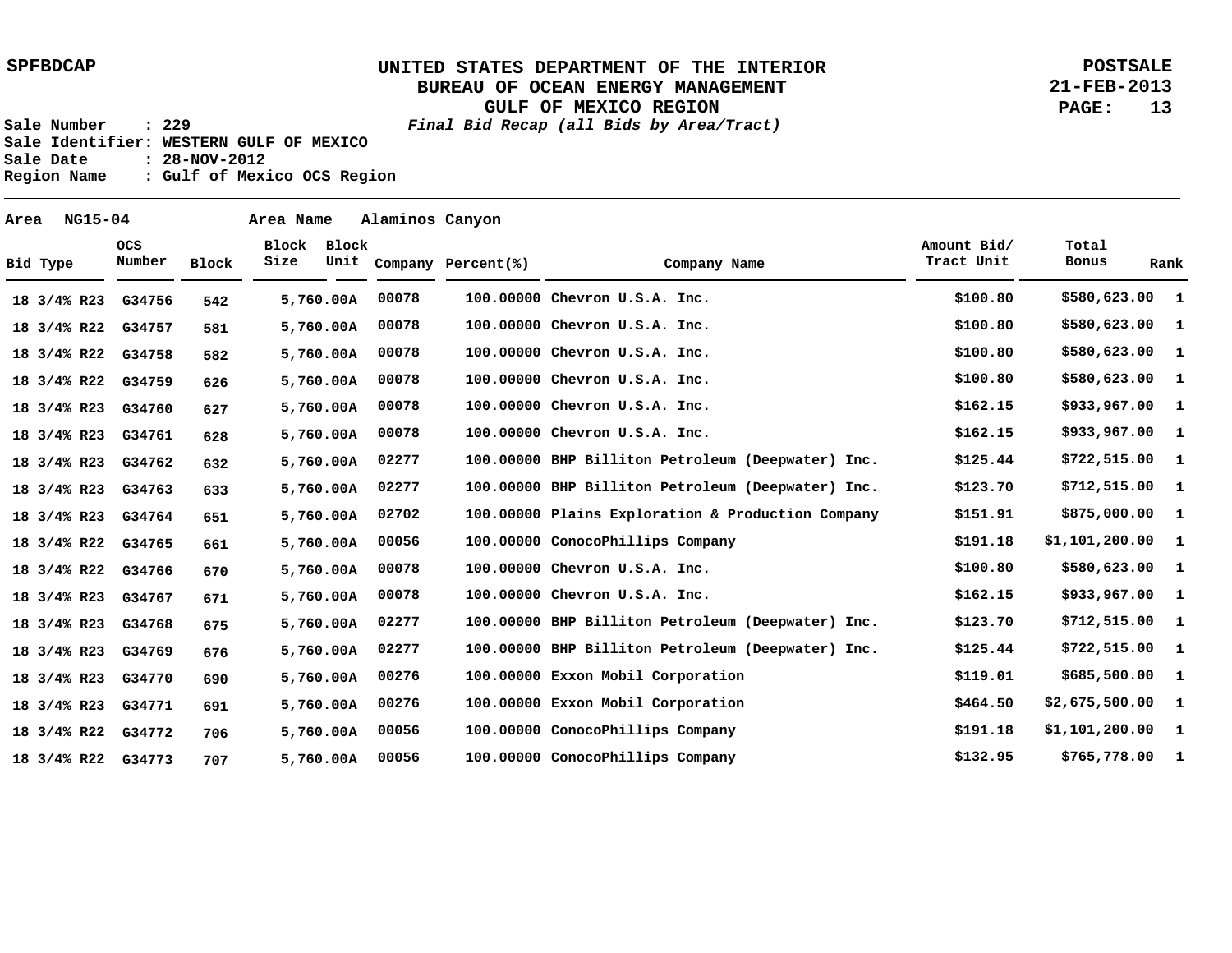**Bid Type**

#### **UNITED STATES DEPARTMENT OF THE INTERIOR BUREAU OF OCEAN ENERGY MANAGEMENT GULF OF MEXICO REGION**

**POSTSALE 21-FEB-2013 PAGE: 14**

 **\$1,312,515.00 1**

 **\$227.87**

**1**

**1**

**Sale Number : 229 Final Bid Recap (all Bids by Area/Tract) Sale Identifier: WESTERN GULF OF MEXICO Sale Date : 28-NOV-2012 Region Name : Gulf of Mexico OCS Region**

> **818 846**

**G34782 18 3/4% R23 G34783 18 3/4% R23**

**02277 5,760.00 A**

 **714 715 734 735 749 750 758 759 100.00000 Chevron U.S.A. Inc. 100.00000 Chevron U.S.A. Inc. 100.00000 Exxon Mobil Corporation 100.00000 Exxon Mobil Corporation 100.00000 ConocoPhillips Company 100.00000 ConocoPhillips Company 100.00000 Chevron U.S.A. Inc. 100.00000 Chevron U.S.A. Inc. 100.00000 Chevron U.S.A. Inc. 00078 00078 00276 5,760.00 A 00276 5,760.00 A 00056 00056 00078 00078 00078 5,760.00 A \$580,623.00 1 \$580,623.00 1 \$775,500.00 \$1,775,500.00 1 \$1,101,200.00 1 \$765,778.00 1 \$580,623.00 \$580,623.00 1 \$1,570,715.00 1 \$100.80 \$100.80 \$134.64 \$308.25 \$191.18 \$132.95 \$100.80 \$100.80 \$272.69 G34774 18 3/4% R22 G34775 18 3/4% R23 G34776 18 3/4% R23 G34777 18 3/4% R23 G34778 18 3/4% R22 G34779 18 3/4% R22 G34780 18 3/4% R22 G34781 18 3/4% R23 5,760.00 A 5,760.00 A 5,760.00 A 5,760.00 A 5,760.00 A 5,760.00 A OCS Number Block Block Block Size Unit Company Percent(%) Company Name Amount Bid/ Tract Unit Total Bonus Rank Area NG15-04 Area Name Alaminos Canyon**

 **100.00000 BHP Billiton Petroleum (Deepwater) Inc.**